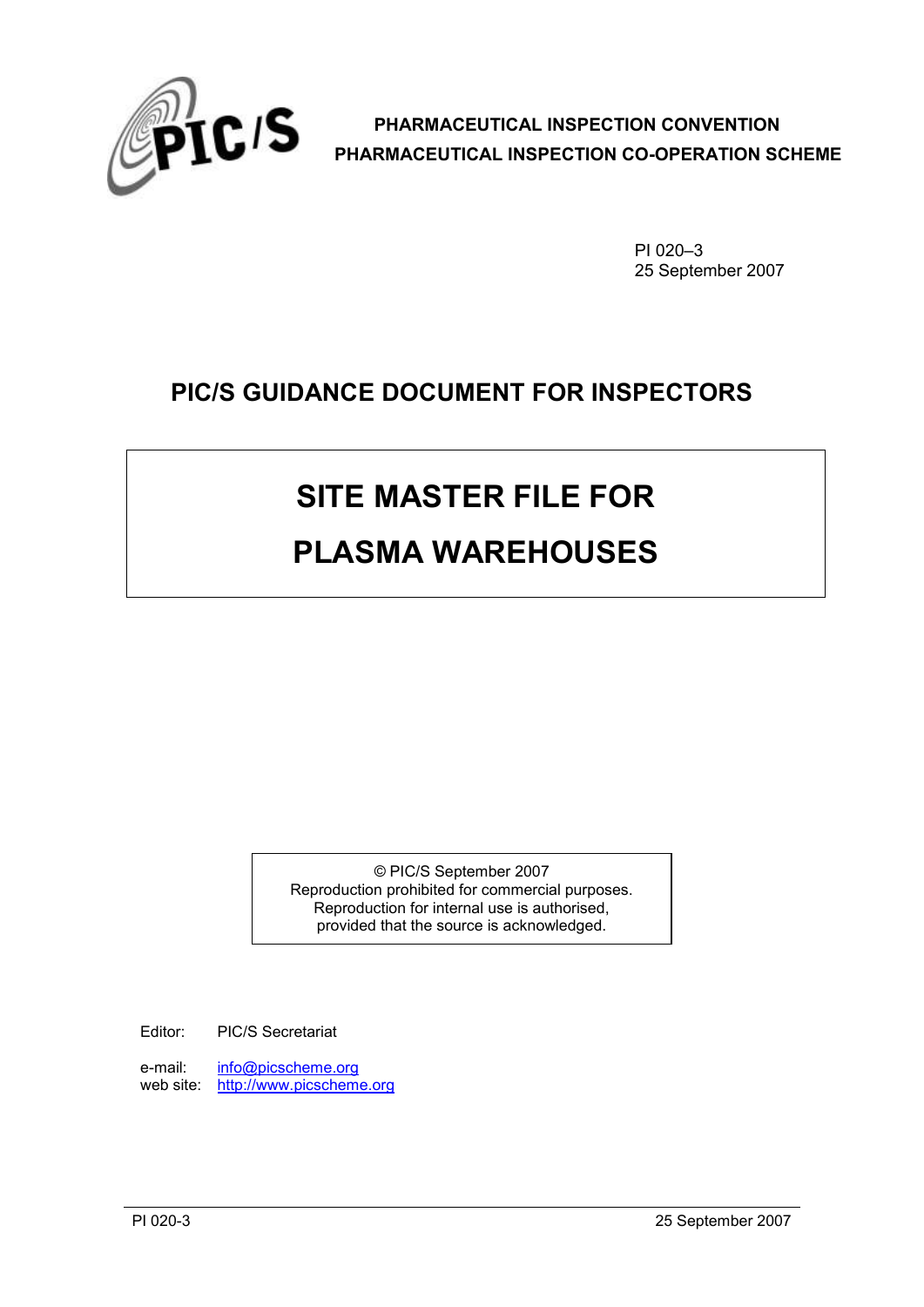#### **TABLE OF CONTENTS**

#### Page

#### <span id="page-1-0"></span>**1. DOCUMENT HISTORY**

| Adoption by the PIC/S Committee | 3 June 2003  |
|---------------------------------|--------------|
| Entry into force                | 15 July 2003 |

#### <span id="page-1-1"></span>**2. INTRODUCTION**

- 2.1 The Site Master File for Plasma warehouses (SMF PW) refers to the PIC/S Guide to Inspections of Source Plasma Establishments and Plasma Warehouses (PI 008) and should be read in close conjunction to it; relevant terminology can be found there. It is based on the information as given in the PIC/S document PE 008.
- 2.2 The SMF PW should be completed by the manufacturer. In case of more than on choice the correct boxes should be marked and missing entries should be filled in. Hand-written entries must be easily legible (use printed / block letters). Numerical data should refer to a calendar year.
- 2.3 In order to provide actual information the SMF PW should be completed not earlier than approximately six (6) weeks prior to the inspection.
- 2.4 The SMF PW should be sent back to the authority not later than four (4) weeks prior to the inspection. In exceptional cases it may be handed over to the inspector immediately prior to the inspection at the latest.
- 2.5 When submitted to a regulatory authority, the SMF PW provides information on the manufacturer's operations and procedures that can be useful in the efficient planning and undertaking of an inspection. The SMF – PW will also be part of the inspection report.
- 2.6 Copies of the following documents should be added to the SMF PW *(the inspector may request additional copies of other documents)*: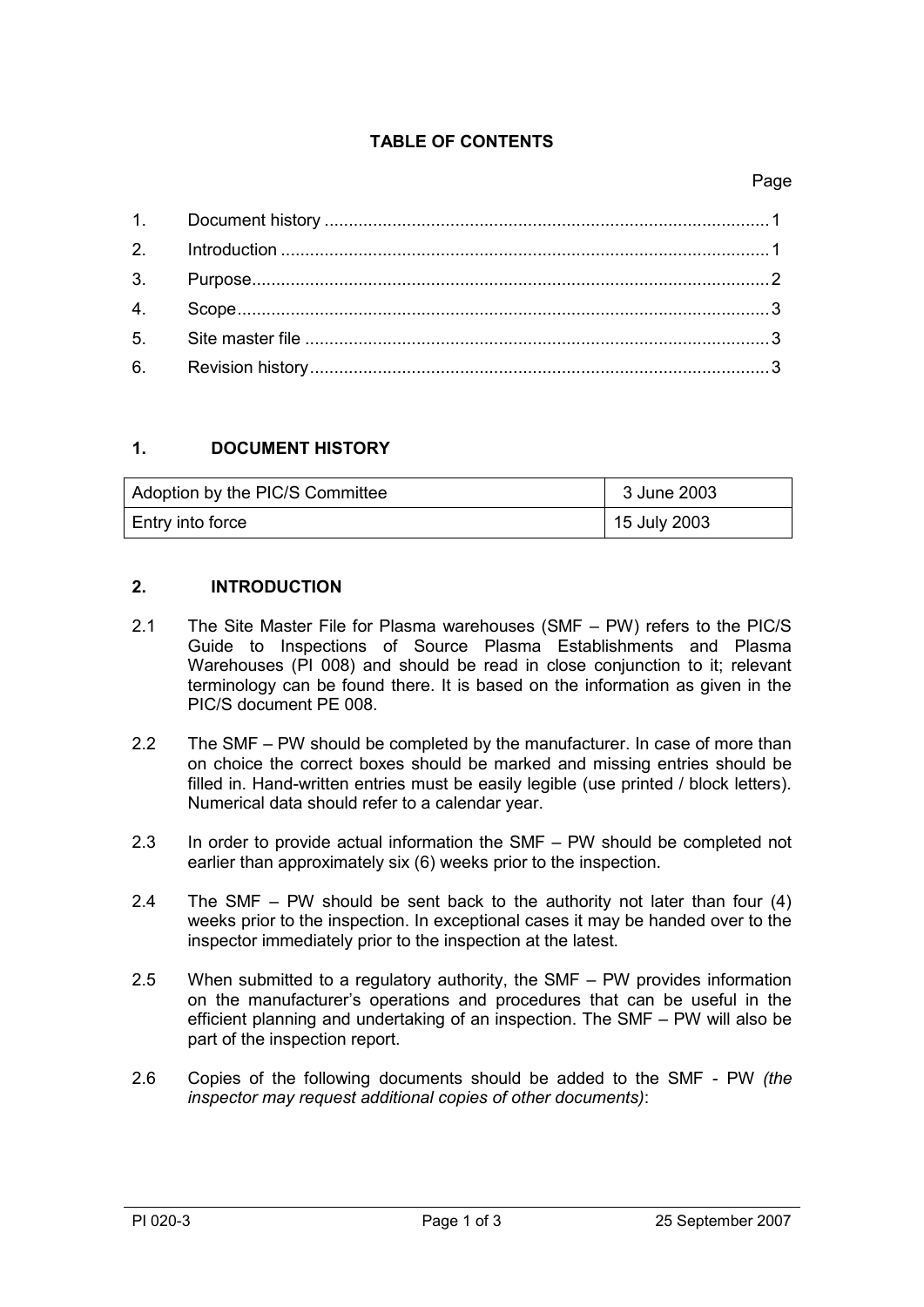- a) Manufacturing license, if applicable
- b) All amendments / supplements to the manufacturing license, if applicable
- c) Annual Registration (in the U.S.A. only)
- d) Additional State Licenses (if applicable)
- e) Last inspection report (including any observation) issued by the National Authority (in the U.S.A.: Form 483 or Warning Letter) and response of the Plasma warehouse
- f) Organisation chart for the overall company and for the Plasma warehouse (also showing the *names of responsible persons)*
- g) Actual floor plan with *indication of at least the following areas*
	- Plasma receiving area
	- Shipment preparation area
	- Plasma storage area (quarantine and release status)
	- Storage area for samples (if applicable) and for intermediates from plasma (if applicable)
	- Storage area for other freezing goods (if applicable)
	- Storage area for Look back units and for other rejected material
	- Biohazard room (including the way for biohazard *into* the storage room and *out of* this room for shipment)
- 2.7 The following documents should be available for the inspection:
	- a) Quality Assurance (QA) handbook (procedures)
	- b) Self inspections (program and documentation of execution)
	- c) Job descriptions of persons in responsible positions
	- d) Training program (and documentation)
	- e) Sanitation and pest control program (and documentation)
	- f) Incidents, accidents, errors, complaints, recalls (SOP and documentation of execution)
	- g) Release and distribution of plasma (SOP and documentation)
	- h) Shipment documents
	- i) Look back procedures (SOP and documentation) if performed by the plasma warehouse -

#### <span id="page-2-0"></span>**3. PURPOSE**

- 3.1 The purpose of this document is to provide guidance for companies on how to create basic information about their activities that can be useful for them and to the regulatory authority in planning and conducting inspections. The completed SMF – PW should be part of the inspection report.
- <span id="page-2-1"></span>3.2 This document should also be a source for training purposes for inspectors.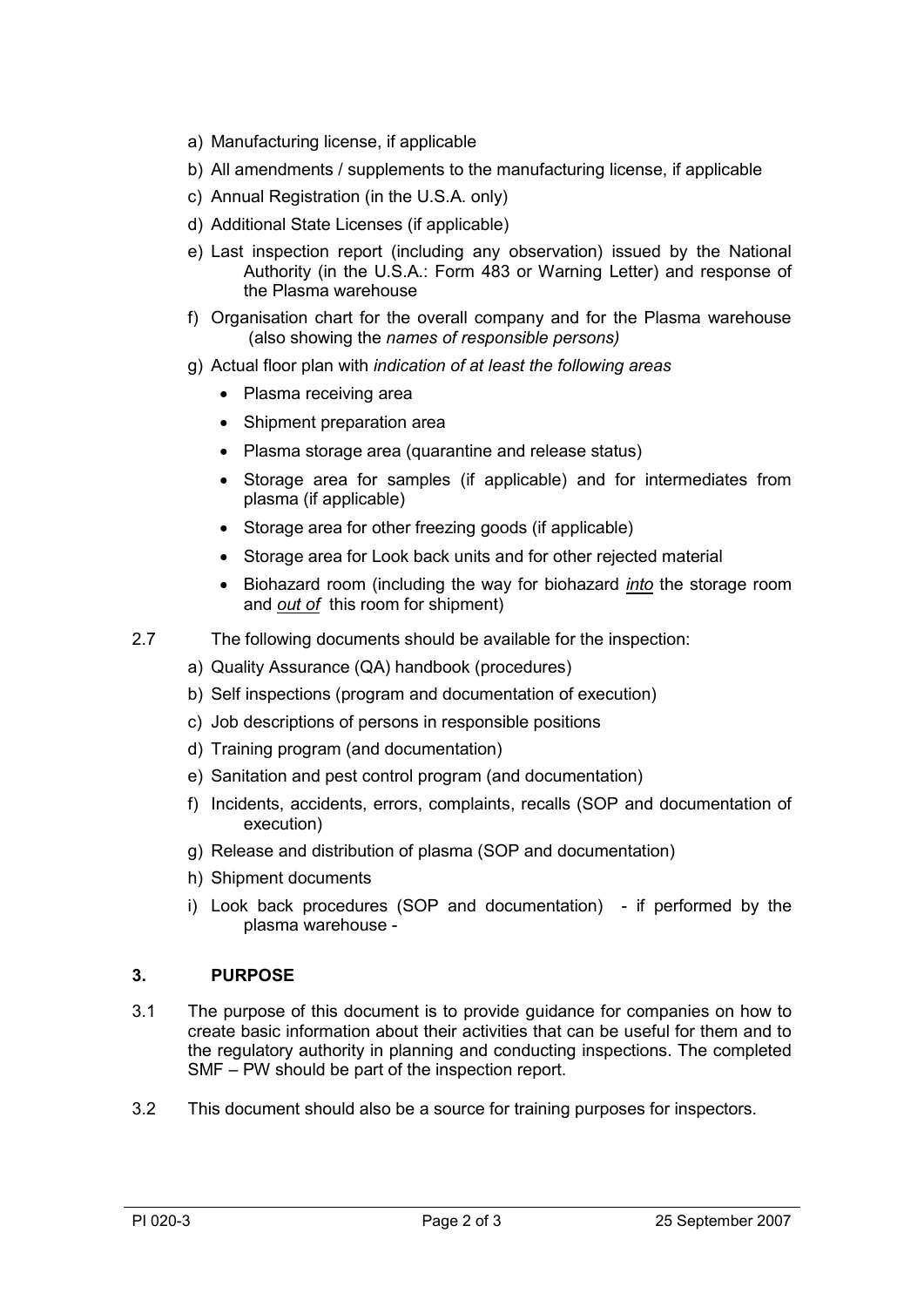#### **4. SCOPE**

- 4.1 This documents applies to Plasma warehouses.
- 4.2 At the time of issue, this document reflected the current state of the art. It is not intended to be a barrier to technical innovations or the pursuit of excellence. The advice in this document is not mandatory for industry. However, industry should consider this recommendations as appropriate.
- 4.3 The SMF PW will be regularly adapted to current facts, if necessary.

#### <span id="page-3-0"></span>**5. SITE MASTER FILE**

Refer to Annex for the format to be used.

#### <span id="page-3-1"></span>**6. REVISION HISTORY**

| <b>Date</b>       | <b>Version Number</b> | <b>Reasons for revision</b>         |
|-------------------|-----------------------|-------------------------------------|
| 1 July 2004       | PI 020-2              | Change in the Editor's co-ordinates |
| 25 September 2007 | I PI 020-3            | Change in the Editor's co-ordinates |

Annex: Site Master File for Plasma Warehouses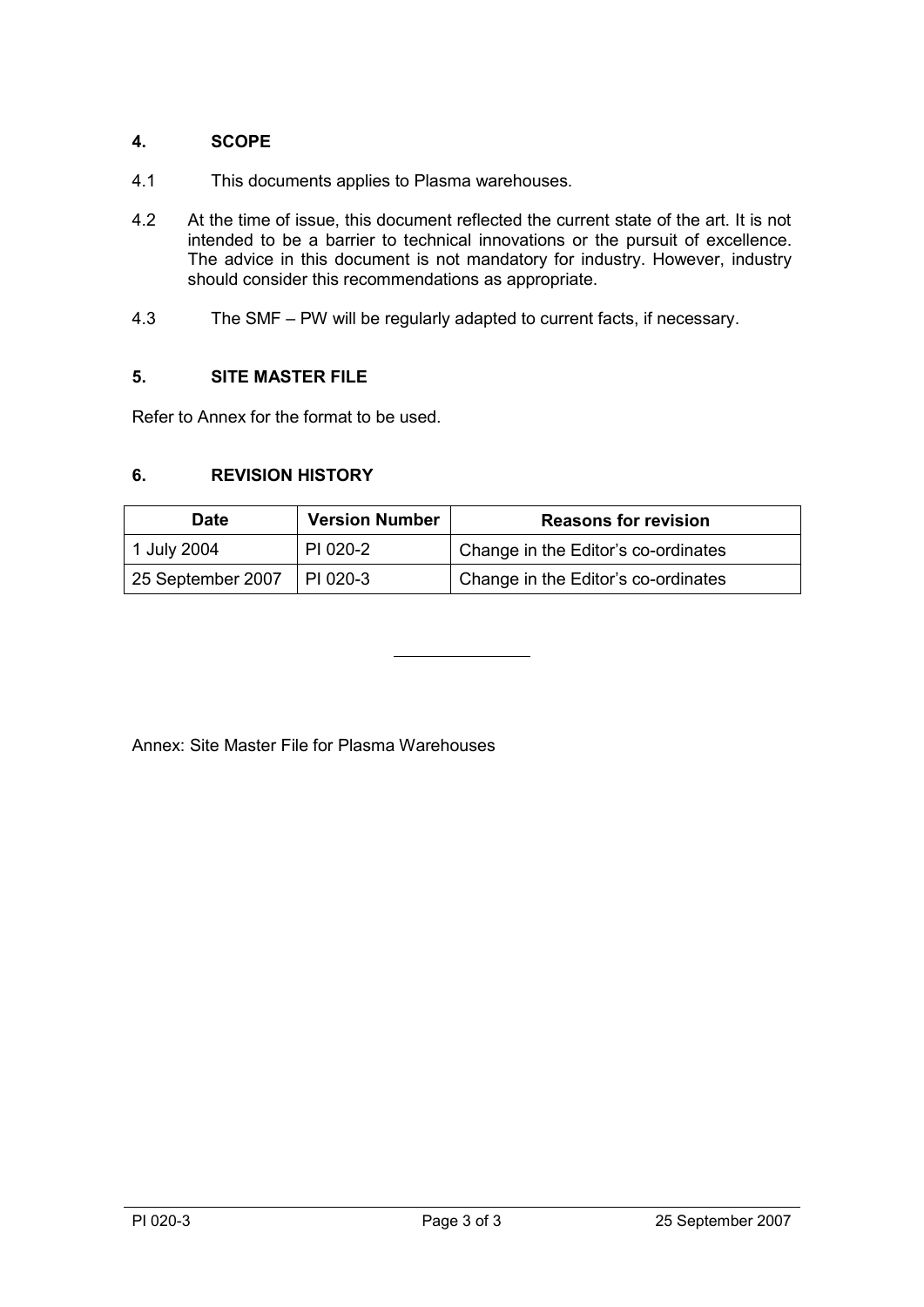### **Site Master File for Plasma Warehouses (SMF – PW)**

| Plasma Warehouse :                                    |  |
|-------------------------------------------------------|--|
| (Name, address, company,<br>Phone and Fax-No., Email) |  |

Signature and title:

(Responsible person from the Corporate Office / Management)

Date of preparation:

Signature and title:

(Manager / Production Manager as responsible person for the Plasma Warehouse)

|      |                                                                             |      | 1. General information |                      |                                              |
|------|-----------------------------------------------------------------------------|------|------------------------|----------------------|----------------------------------------------|
|      |                                                                             |      |                        |                      | Remarks (not to be filled in by the company) |
|      | 1.1. Contact Person<br>for the Health Authority                             |      |                        |                      |                                              |
|      | (Name, title, address,<br>Phone No., Fax No., Email)                        |      |                        |                      |                                              |
|      | 1.2. Opening hours / hours of                                               |      |                        | <b>Opening hours</b> |                                              |
|      | operation                                                                   | Day: | From $(a.m.):$         | Till $(p.m.)$ :      |                                              |
|      |                                                                             | Mo.  |                        |                      |                                              |
|      |                                                                             | Tu.  |                        |                      |                                              |
|      |                                                                             | We.  |                        |                      |                                              |
|      |                                                                             | Th.  |                        |                      |                                              |
|      |                                                                             | Fr.  |                        |                      |                                              |
|      |                                                                             | Sa   |                        |                      |                                              |
|      |                                                                             | Su   |                        |                      |                                              |
|      |                                                                             |      | Total hours per week:  | hours                |                                              |
| 1.3. | Date of opening in the actual<br>location by the current owner /<br>company |      | (Month, day, year)     |                      |                                              |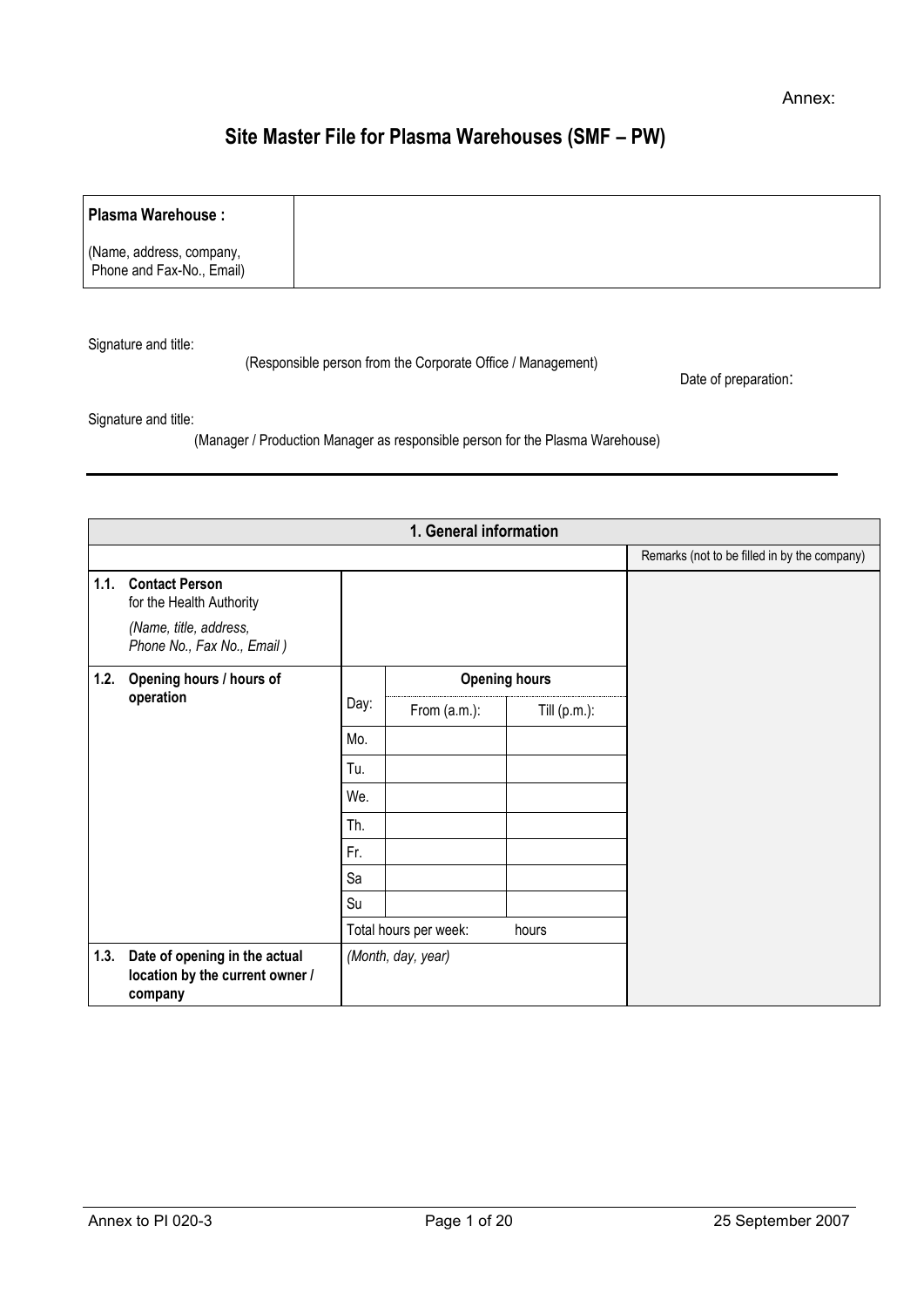|      | 2. Licenses from the competent authority / authorities           |                                              |                |                   |         |               |  |  |  |  |  |  |  |
|------|------------------------------------------------------------------|----------------------------------------------|----------------|-------------------|---------|---------------|--|--|--|--|--|--|--|
|      |                                                                  | Remarks (not to be filled in by the company) |                |                   |         |               |  |  |  |  |  |  |  |
| 2.1. | <b>Manufacturing / Storage License</b>                           | License available:                           | Date of issue: |                   | $N/A$ : |               |  |  |  |  |  |  |  |
|      | by the national authority<br>(in the U.S.A, Biologics License if | No: $\square$<br>Yes: $\Box$                 |                |                   |         | □             |  |  |  |  |  |  |  |
|      | applicable)                                                      | License Number:                              | Expiry date:   |                   | $N/A$ : |               |  |  |  |  |  |  |  |
|      |                                                                  |                                              |                |                   |         | $\Box$        |  |  |  |  |  |  |  |
|      |                                                                  | Last amendment (date)                        |                |                   |         | None:         |  |  |  |  |  |  |  |
|      |                                                                  |                                              |                |                   |         | $\Box$        |  |  |  |  |  |  |  |
| 2.2. | <b>Other (national) State Licenses</b>                           | Available:                                   |                | Not available:    |         | Not required: |  |  |  |  |  |  |  |
|      |                                                                  | П                                            | □              |                   | □       |               |  |  |  |  |  |  |  |
|      | 2.3. Current Annual Registration<br>(U.S.A. only)                | Date of issue:                               |                | Registration No.: |         |               |  |  |  |  |  |  |  |

| 3. Official Inspections |                                                                              |                                                                                   |  |                                          |                                   |        |                                              |  |  |  |  |  |
|-------------------------|------------------------------------------------------------------------------|-----------------------------------------------------------------------------------|--|------------------------------------------|-----------------------------------|--------|----------------------------------------------|--|--|--|--|--|
|                         |                                                                              |                                                                                   |  |                                          |                                   |        | Remarks (not to be filled in by the company) |  |  |  |  |  |
| 3.1.                    | Last inspection performed                                                    | Date:                                                                             |  |                                          |                                   |        |                                              |  |  |  |  |  |
|                         | by the competent<br><b>National Authority</b><br>- date and result -         | No<br>Inspection report<br>with observations<br>observation<br>(U.S.A.: Form 483) |  | Warning<br>letter (U.S.A.)               |                                   |        |                                              |  |  |  |  |  |
|                         |                                                                              | П                                                                                 |  | $\mathbf{L}$                             |                                   | □      |                                              |  |  |  |  |  |
|                         |                                                                              |                                                                                   |  | Number of observations: (if applicable): |                                   |        |                                              |  |  |  |  |  |
| 3.2.                    | Previous inspection (s)<br>Yes : $\square$<br>performed by another authority |                                                                                   |  |                                          | No, first<br>inspection $\square$ |        |                                              |  |  |  |  |  |
|                         | (e.g. European or PIC/S<br>Health Authority)                                 | <b>Health Authority</b>                                                           |  | Date                                     | accepted                          |        |                                              |  |  |  |  |  |
|                         |                                                                              |                                                                                   |  |                                          | yes                               | no     |                                              |  |  |  |  |  |
|                         |                                                                              |                                                                                   |  |                                          | □                                 | $\Box$ |                                              |  |  |  |  |  |
|                         |                                                                              |                                                                                   |  |                                          | □                                 | □      |                                              |  |  |  |  |  |
|                         |                                                                              |                                                                                   |  |                                          | □                                 | $\Box$ |                                              |  |  |  |  |  |
|                         |                                                                              |                                                                                   |  |                                          | □                                 | $\Box$ |                                              |  |  |  |  |  |
|                         |                                                                              |                                                                                   |  |                                          | □                                 | $\Box$ |                                              |  |  |  |  |  |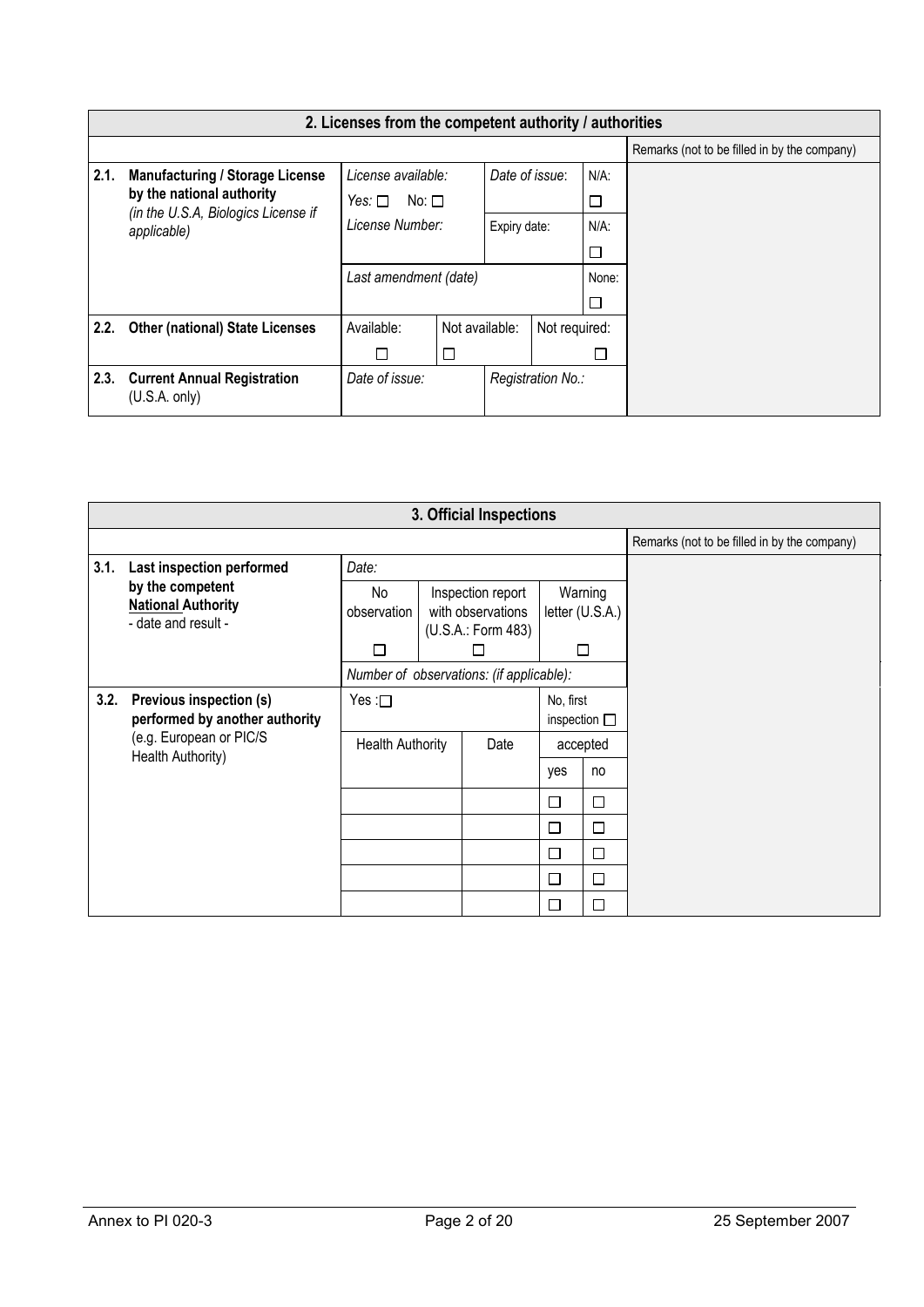|      | 3. Official Inspections - continuation-                                                     |                 |                                     |              |                                              |  |  |  |  |  |  |
|------|---------------------------------------------------------------------------------------------|-----------------|-------------------------------------|--------------|----------------------------------------------|--|--|--|--|--|--|
|      |                                                                                             |                 |                                     |              | Remarks (not to be filled in by the company) |  |  |  |  |  |  |
| 3.3. | <b>Relevant changes (warehouse</b><br>related) since the last inspection<br>(if applicable) |                 | Only in case of repeat inspection ! |              |                                              |  |  |  |  |  |  |
|      | New owner                                                                                   | Yes: □          | Date of change:                     | No           |                                              |  |  |  |  |  |  |
|      |                                                                                             | Former owner:   |                                     | $\Box$       |                                              |  |  |  |  |  |  |
|      | <b>Change of National License</b><br>$\bullet$                                              | Yes: $\square$  | Date of change:                     | No           |                                              |  |  |  |  |  |  |
|      |                                                                                             | Kind of change: |                                     | □            |                                              |  |  |  |  |  |  |
|      | <b>Closure (especially for GMP</b><br>$\bullet$                                             | Yes: $\square$  | Date of closure:                    | No           |                                              |  |  |  |  |  |  |
|      | related problems)                                                                           |                 | Date of re-opening:                 | $\Box$       |                                              |  |  |  |  |  |  |
|      |                                                                                             |                 | Reason for closure:                 |              |                                              |  |  |  |  |  |  |
|      | <b>Relocation</b><br>$\bullet$                                                              | Yes: $\square$  | Date of change:                     | No           |                                              |  |  |  |  |  |  |
|      |                                                                                             |                 | Previous address:                   | □            |                                              |  |  |  |  |  |  |
|      | <b>Major remodelling</b><br>$\bullet$                                                       | Yes: $\square$  | Date of change:                     | No           |                                              |  |  |  |  |  |  |
|      |                                                                                             | Kind of change: |                                     | П            |                                              |  |  |  |  |  |  |
|      | <b>New SOP Manual</b><br>$\bullet$                                                          | Yes: □          | Date of change:                     | No           |                                              |  |  |  |  |  |  |
|      |                                                                                             | Kind of change: |                                     | $\Box$       |                                              |  |  |  |  |  |  |
|      | Change of persons in<br>$\bullet$                                                           | Yes: □          | Date of change:                     | No           |                                              |  |  |  |  |  |  |
|      | responsible positions                                                                       | Which persons?  |                                     | $\Box$       |                                              |  |  |  |  |  |  |
|      | Computer system in the<br>$\bullet$<br>warehouse area (e.g. new<br>software version)        | Yes: $\square$  | Date of change:                     | No<br>$\Box$ |                                              |  |  |  |  |  |  |
|      | Other relevant changes<br>$\bullet$                                                         | Yes: □          | Date of change:                     | No<br>□      |                                              |  |  |  |  |  |  |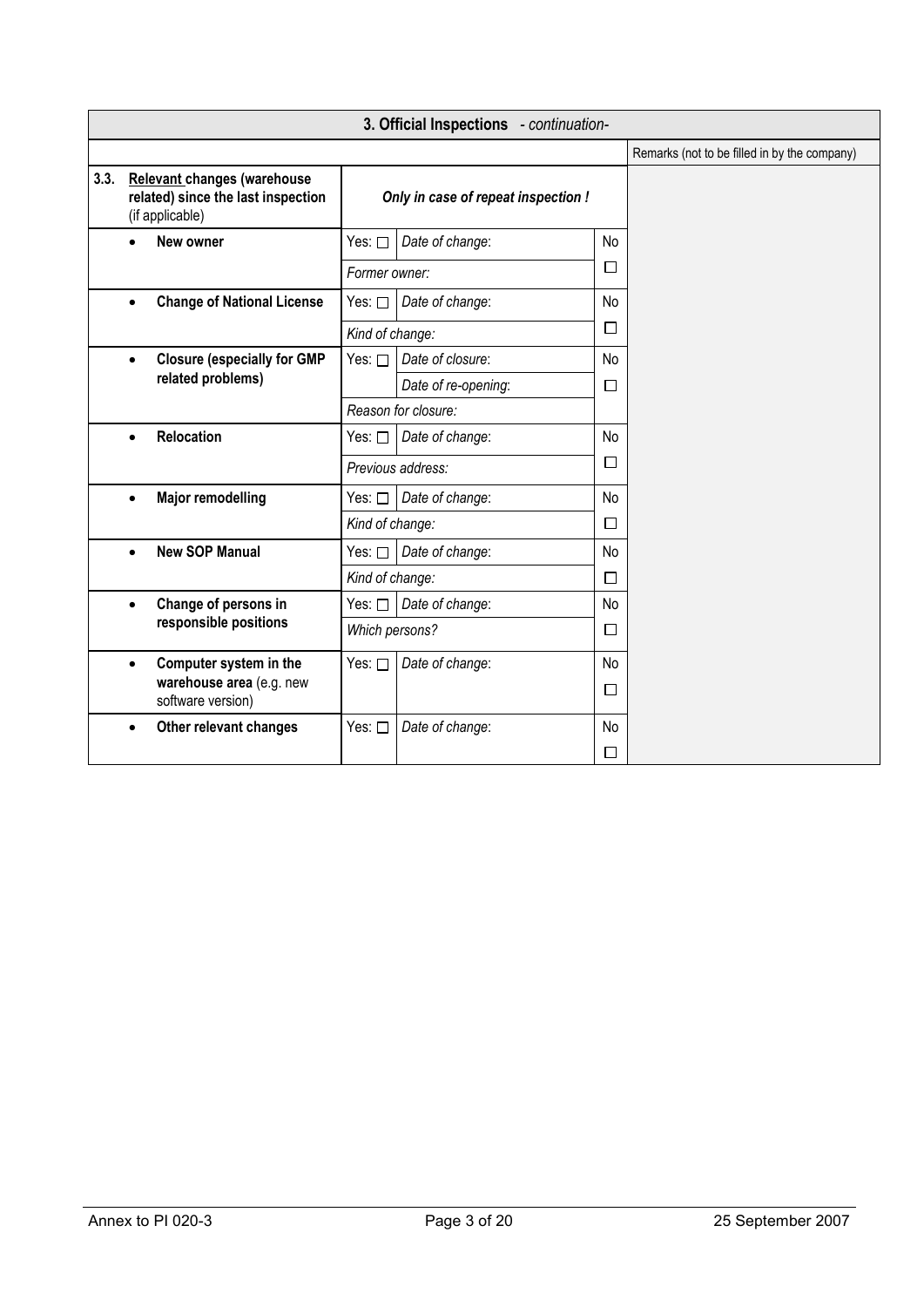|      | 4. Routine storage activities (in the warehouse)                                 |                 |                                              |                                                                                    |                 |  |  |  |  |  |  |  |
|------|----------------------------------------------------------------------------------|-----------------|----------------------------------------------|------------------------------------------------------------------------------------|-----------------|--|--|--|--|--|--|--|
|      |                                                                                  |                 | Remarks (not to be filled in by the company) |                                                                                    |                 |  |  |  |  |  |  |  |
| 4.1. | Storage of                                                                       |                 | Storage activities                           |                                                                                    |                 |  |  |  |  |  |  |  |
|      | Source plasma for further<br>$\bullet$                                           | No <sub>1</sub> |                                              |                                                                                    |                 |  |  |  |  |  |  |  |
|      | manufacturing                                                                    |                 | Diagnostic use:                              | $\Box$                                                                             | No <sub>1</sub> |  |  |  |  |  |  |  |
|      | Intermediate products<br>$\bullet$                                               | Cryoprecipitate | No <sub>1</sub>                              |                                                                                    |                 |  |  |  |  |  |  |  |
|      | from plasma                                                                      | Paste:          |                                              | □                                                                                  | No <sub>1</sub> |  |  |  |  |  |  |  |
|      |                                                                                  | Others:         |                                              |                                                                                    | No <sub>1</sub> |  |  |  |  |  |  |  |
|      | Plasma samples<br>٠                                                              | Yes             |                                              | □                                                                                  | No <sub>1</sub> |  |  |  |  |  |  |  |
|      | Look back units                                                                  |                 | Even for a short time $\Box$                 |                                                                                    | No <sub>1</sub> |  |  |  |  |  |  |  |
|      | <b>Softgoods</b><br>$\bullet$<br>(for use in plasmapheresis<br>centres)          | Yes             |                                              | П                                                                                  | No $\square$    |  |  |  |  |  |  |  |
|      | other material (specify)<br>$\bullet$<br>- only if stored on a routine<br>basis- | Yes<br>□        |                                              |                                                                                    | No <sub>1</sub> |  |  |  |  |  |  |  |
| 4.2. | <b>Customers (names and</b>                                                      |                 |                                              | See attachment $\square$                                                           |                 |  |  |  |  |  |  |  |
|      | addresses)                                                                       |                 |                                              | (please add attachment and<br>assign the customer<br>to the material to be stored) |                 |  |  |  |  |  |  |  |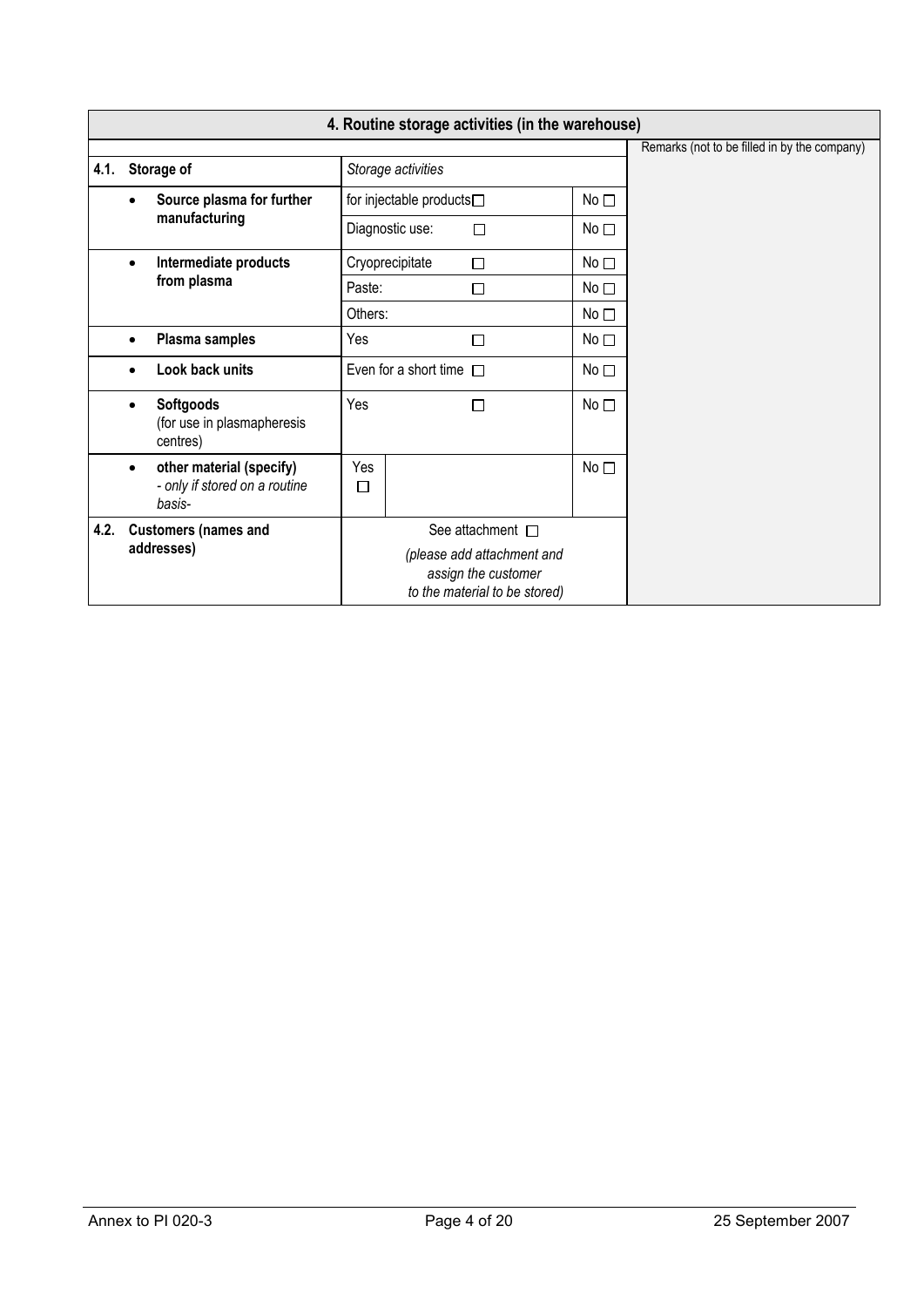|      | 5. Other activities (performed by / on behalf of the plasma warehouse)             |                                          |                            |                      |        |                                              |  |  |  |  |  |
|------|------------------------------------------------------------------------------------|------------------------------------------|----------------------------|----------------------|--------|----------------------------------------------|--|--|--|--|--|
|      |                                                                                    |                                          |                            |                      |        | Remarks (not to be filled in by the company) |  |  |  |  |  |
| 5.1. | <b>Transport of plasma</b><br>(or intermediates from plasma)<br>to the warehouse   |                                          | Yes $\square$              |                      |        |                                              |  |  |  |  |  |
|      | If yes:<br>trucks in use<br>$\bullet$                                              | Company<br>owned only: □                 | Leased:<br>П               | No own<br>trailers:  | $\Box$ |                                              |  |  |  |  |  |
|      | If yes: trailers in use<br>$\bullet$                                               | Company<br>owned only: 0                 | Leased:<br>$\Box$          |                      |        |                                              |  |  |  |  |  |
|      | If no:                                                                             | 1.                                       |                            |                      |        |                                              |  |  |  |  |  |
|      | $carrier(s)$ – name, address -                                                     | 2.                                       |                            |                      |        |                                              |  |  |  |  |  |
|      |                                                                                    | 3.                                       |                            |                      |        |                                              |  |  |  |  |  |
| 5.2. | Shipment of plasma<br>(or intermediates from plasma)<br>from the central warehouse | Yes $\square$                            |                            | No                   | $\Box$ |                                              |  |  |  |  |  |
|      | if yes:<br>trucks<br>$\bullet$                                                     | Company<br>owned only: □                 | Leased:<br>$\Box$          | No own<br>trailers:  | $\Box$ |                                              |  |  |  |  |  |
|      | trailers<br>$\bullet$                                                              | Company<br>owned only: □                 | Leased:<br>П               | No own<br>trailers:  | $\Box$ |                                              |  |  |  |  |  |
|      | if no:                                                                             | 1 <sub>1</sub>                           |                            |                      |        |                                              |  |  |  |  |  |
|      | $carrier(s)$ - name, address -                                                     | 2.                                       |                            |                      |        |                                              |  |  |  |  |  |
| 5.3. | Handling of look back units                                                        | Yes $\square$                            |                            | Not performed $\Box$ |        |                                              |  |  |  |  |  |
|      | shipping to other companies<br>$\bullet$                                           | Yes<br>$\Box$                            | Companies (name, address): |                      |        |                                              |  |  |  |  |  |
| 5.4. | Other activities of the warehouse                                                  | Yes<br>if applicable, specify:<br>$\Box$ |                            |                      | No     |                                              |  |  |  |  |  |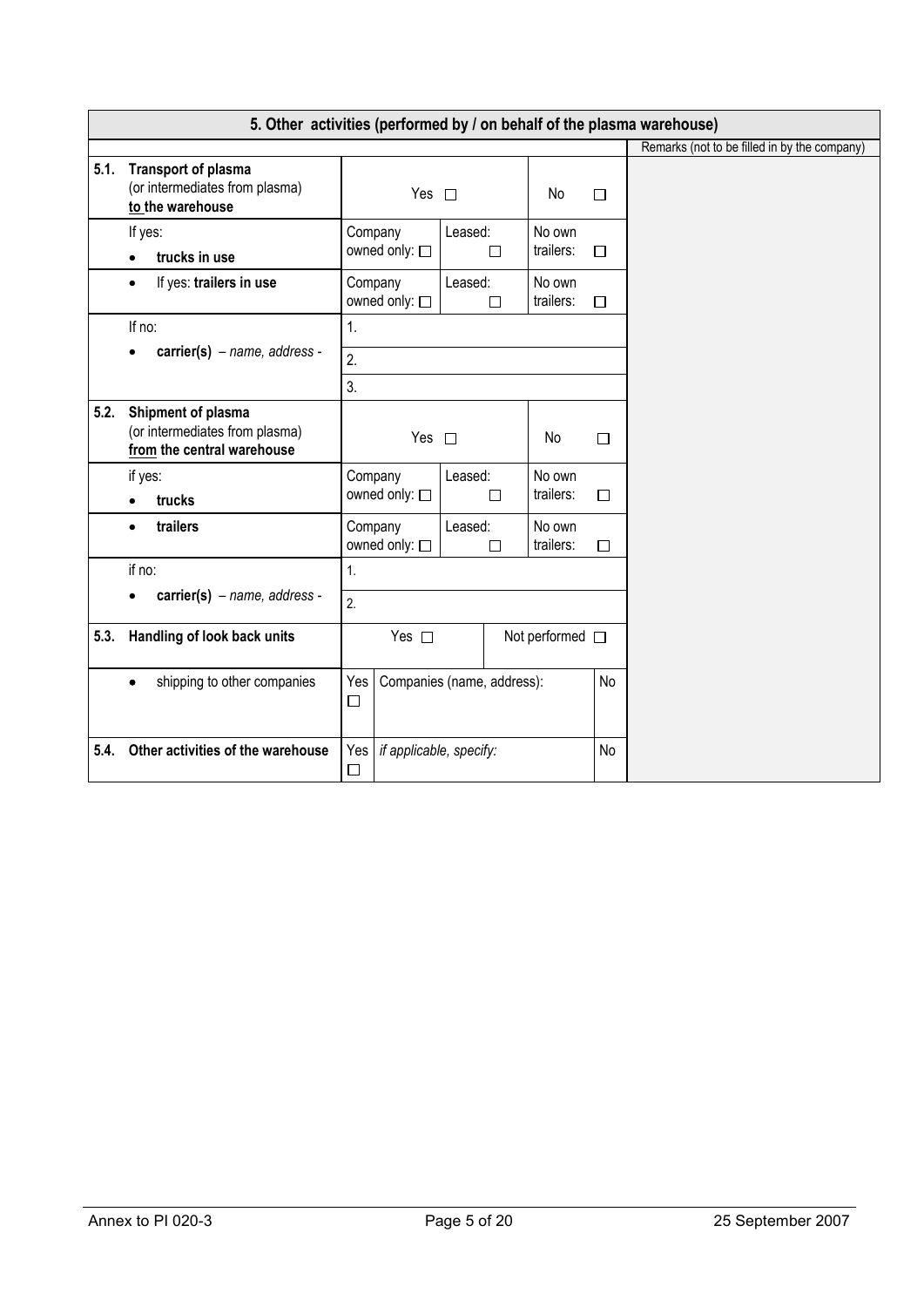|      |                                                                                         |               |                     |                 |                    |        |                                                                |  |                                              | Remarks (not to be filled in by the company) |
|------|-----------------------------------------------------------------------------------------|---------------|---------------------|-----------------|--------------------|--------|----------------------------------------------------------------|--|----------------------------------------------|----------------------------------------------|
| 6.1. | <b>Quality Assurance Person (s) /</b>                                                   |               |                     |                 | Name               |        |                                                                |  | No additional                                |                                              |
|      | Specialist(s) in the warehouse                                                          |               |                     |                 |                    |        |                                                                |  | functions                                    |                                              |
|      | 6.1.1. Name (s)                                                                         | 1.            |                     |                 |                    |        |                                                                |  | □                                            |                                              |
|      |                                                                                         | 2.            |                     |                 |                    |        |                                                                |  | $\Box$                                       |                                              |
|      |                                                                                         | 3.            |                     |                 |                    |        |                                                                |  | $\Box$                                       |                                              |
|      |                                                                                         |               |                     |                 |                    |        |                                                                |  | if more than 3 persons please add attachment |                                              |
|      | 6.1.2. Training / Certification                                                         |               |                     | <b>Training</b> |                    |        |                                                                |  | <b>Certification</b>                         |                                              |
|      | * certification according to the<br>company's own procedure                             |               | completed<br>(date) |                 | not com-<br>pleted |        | <b>Date</b>                                                    |  | not<br>certified                             |                                              |
|      | QA Specialist No. 1<br>$\bullet$                                                        |               |                     |                 | $\Box$             |        |                                                                |  | □                                            |                                              |
|      | QA Specialist No. 2<br>$\bullet$                                                        |               |                     |                 | $\Box$             |        |                                                                |  | □                                            |                                              |
|      | QA Specialist No. 3<br>$\bullet$                                                        |               |                     |                 | $\Box$             |        |                                                                |  | $\Box$                                       |                                              |
|      | Other / more QA Specialists<br>$\bullet$                                                |               |                     |                 |                    |        | Please add attachment for names,<br>training and certification |  |                                              |                                              |
|      | Requirement for company's own<br>$\bullet$<br>certification defined in writing<br>(SOP) | Yes<br>$\Box$ | SOP-No.:            |                 |                    |        |                                                                |  | Not<br>defined:<br>□                         |                                              |
| 6.2. | Duties of QA persons<br>defined in writing?                                             | Yes<br>$\Box$ | SOP-No.:            |                 |                    |        |                                                                |  | Not<br>defined:<br>$\Box$                    |                                              |
|      | 6.2.1. Regular checks of documentation                                                  | Frequency     |                     |                 |                    |        |                                                                |  |                                              |                                              |
|      | performed by QA person (s)                                                              | daily         | weekly              | monthly         | quarterly          | yearly | Other (which?)                                                 |  |                                              |                                              |
|      | review of SOP's / Training<br>$\bullet$<br>Manual                                       | $\Box$        | □                   | $\Box$          | $\Box$             | $\Box$ |                                                                |  |                                              |                                              |
|      | review of maintenance log<br>$\bullet$                                                  | $\Box$        | $\Box$              | $\Box$          | $\Box$             | □      |                                                                |  |                                              |                                              |
|      | review of calibration log<br>$\bullet$                                                  | $\Box$        | $\Box$              | $\Box$          | $\Box$             | □      |                                                                |  |                                              |                                              |
|      | review of daily temperature log<br>$\bullet$                                            | $\Box$        | □                   | $\Box$          | $\Box$             | $\Box$ |                                                                |  |                                              |                                              |
|      | compliance of alarm checks<br>$\bullet$                                                 | $\Box$        | $\Box$              | $\Box$          | $\Box$             | $\Box$ |                                                                |  |                                              |                                              |
|      | incident records / accidents,<br>$\bullet$<br>complaints, recalls etc.                  | $\Box$        | $\Box$              | $\Box$          | $\Box$             | $\Box$ |                                                                |  |                                              |                                              |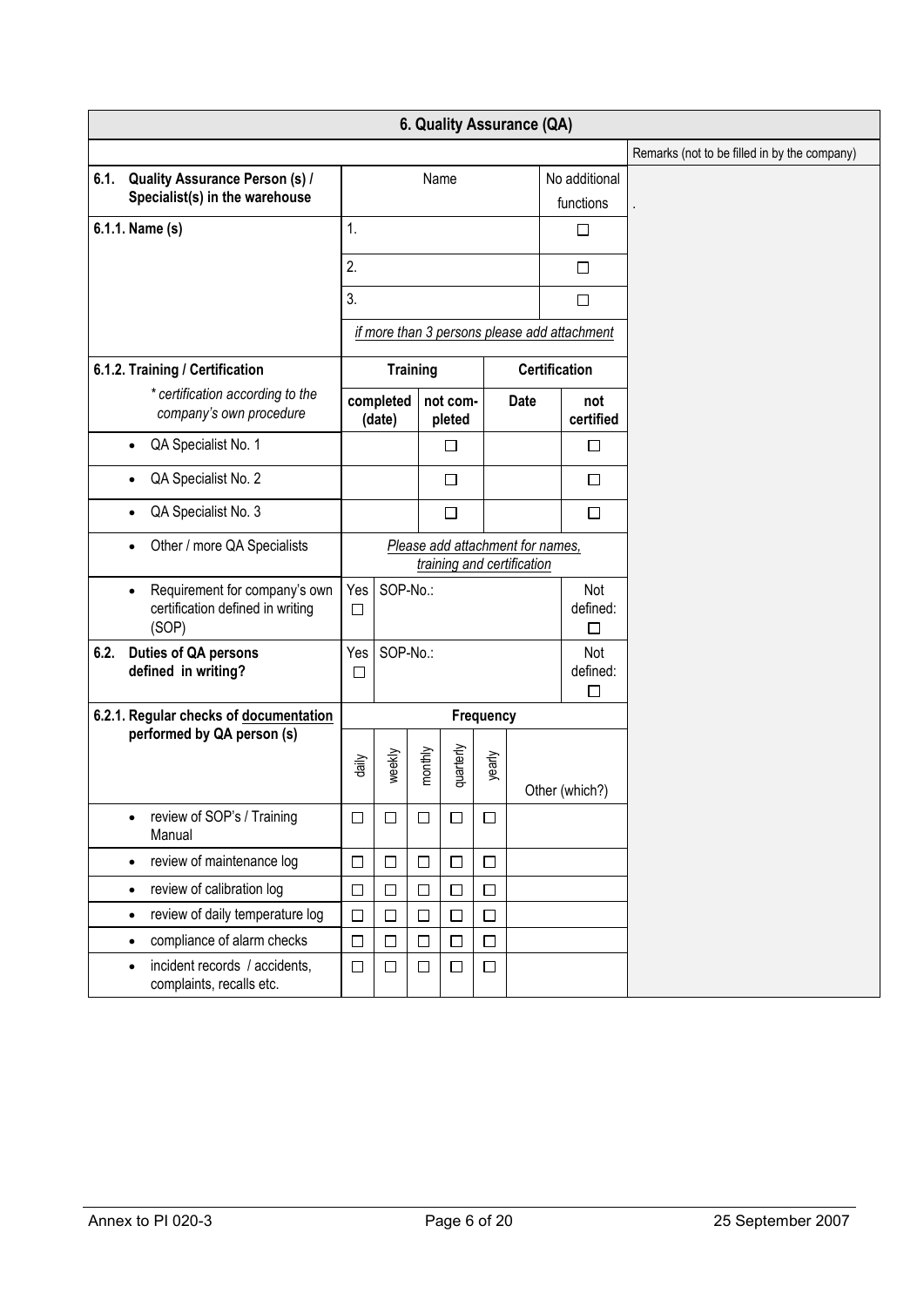|                                                                                                                          |                           |                                                                     | 6. Quality Assurance (QA)                                     |                                          |                          |                          | - continuation -        |  |  |  |  |  |
|--------------------------------------------------------------------------------------------------------------------------|---------------------------|---------------------------------------------------------------------|---------------------------------------------------------------|------------------------------------------|--------------------------|--------------------------|-------------------------|--|--|--|--|--|
|                                                                                                                          |                           |                                                                     |                                                               |                                          |                          |                          |                         |  |  |  |  |  |
| <b>Self Inspections</b><br>6.3.<br>(audits of performance)<br>routinely performed according<br>to a pre-arranged program | □                         | Yes SOP-No.:                                                        | Routinely done, but not<br>according to a program             | $\Box$<br>Sporadically<br>performed<br>П |                          |                          | No                      |  |  |  |  |  |
| 6.3.1. Program defines (at least)                                                                                        |                           | Areas to be<br>Frequency<br>audited $\square$<br>per year $\square$ |                                                               |                                          | Auditor<br>$\Box$        | pro-                     | No <sub>1</sub><br>gram |  |  |  |  |  |
| 6.3.2. Audits performed by                                                                                               |                           |                                                                     |                                                               |                                          |                          |                          |                         |  |  |  |  |  |
| Members from the<br>$\bullet$<br>Corporate Office                                                                        | Yes<br>□                  | No<br>$\Box$                                                        | Frequency per year (at least)<br>Other (which?)<br>Once:<br>□ |                                          |                          |                          |                         |  |  |  |  |  |
|                                                                                                                          | Date of last<br>Audit:    |                                                                     | Closure date:                                                 | <b>Last Audit</b>                        | Not<br>closed: $\square$ |                          |                         |  |  |  |  |  |
| Regional Manager<br>$\bullet$                                                                                            | Yes                       | No                                                                  |                                                               | Frequency per year (at least)            |                          |                          |                         |  |  |  |  |  |
|                                                                                                                          | $\Box$<br>Once:<br>□<br>П |                                                                     | Other (which?)                                                |                                          |                          |                          |                         |  |  |  |  |  |
|                                                                                                                          | Date of last              |                                                                     |                                                               |                                          | <b>Last Audit</b>        |                          |                         |  |  |  |  |  |
|                                                                                                                          | Audit:                    |                                                                     | Closure date:                                                 |                                          |                          | Not<br>closed: $\square$ |                         |  |  |  |  |  |
| QA Person of the warehouse                                                                                               | Yes                       | No                                                                  | Frequency per year (at least)                                 |                                          |                          |                          |                         |  |  |  |  |  |
|                                                                                                                          | $\Box$                    | $\Box$                                                              | Once:<br>□                                                    |                                          | Other (which?)           |                          |                         |  |  |  |  |  |
|                                                                                                                          | Date of last              |                                                                     |                                                               |                                          | <b>Last Audit</b>        |                          |                         |  |  |  |  |  |
|                                                                                                                          | Audit:                    |                                                                     | Closure date:                                                 |                                          |                          | Not<br>closed: $\square$ |                         |  |  |  |  |  |
| Other persons from the                                                                                                   | Yes                       | $\mathsf{No}$                                                       | Frequency per year (at least)                                 |                                          |                          |                          |                         |  |  |  |  |  |
| company                                                                                                                  | $\Box$                    | $\Box$                                                              | Once:<br>$\Box$                                               |                                          | Other (which?)           |                          |                         |  |  |  |  |  |
|                                                                                                                          | Date of last              |                                                                     |                                                               |                                          | <b>Last Audit</b>        |                          |                         |  |  |  |  |  |
|                                                                                                                          |                           | Audit:                                                              |                                                               | Closure date:                            |                          |                          | closed: $\square$       |  |  |  |  |  |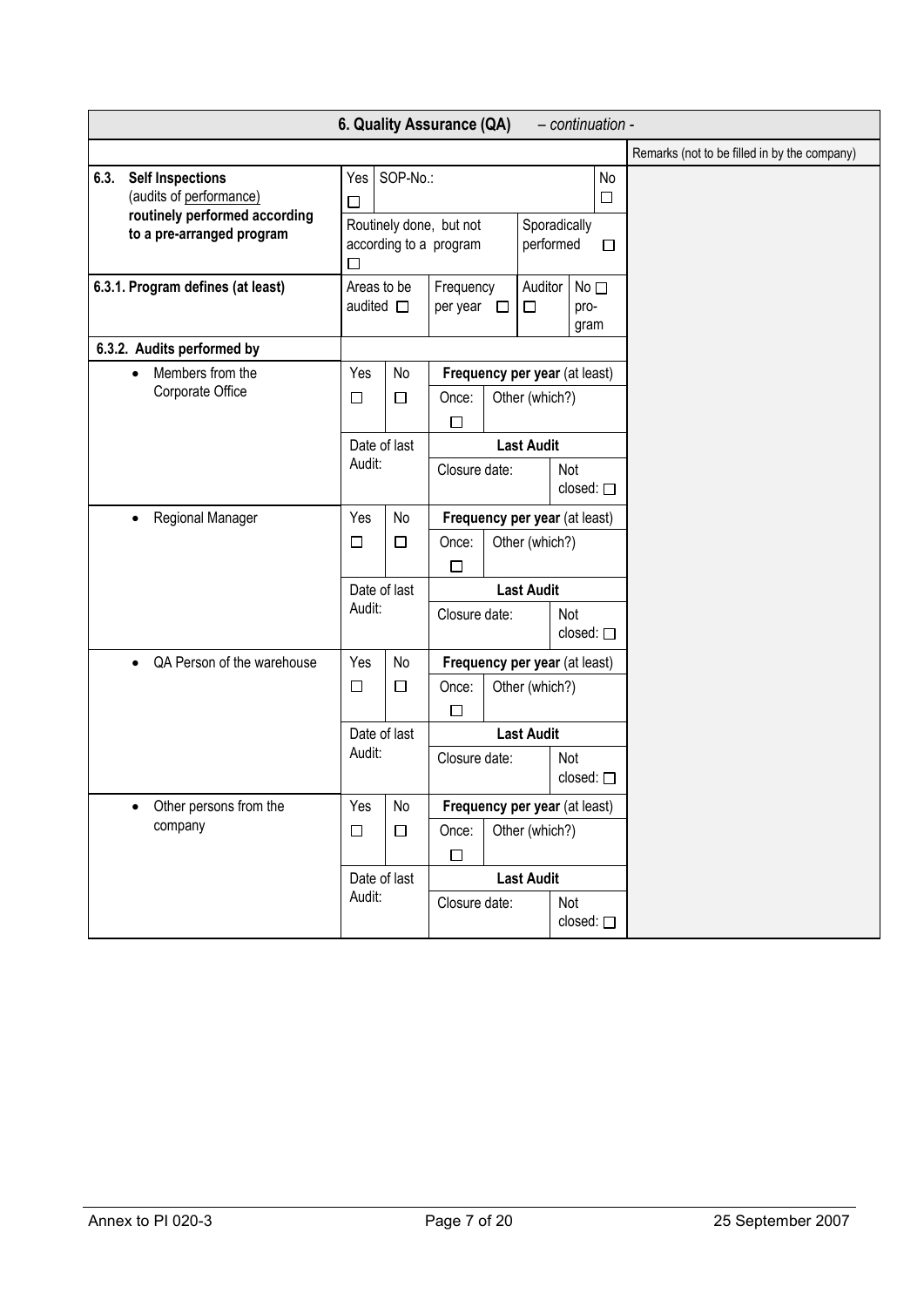|      |                                             |         |                 | 6. Quality Assurance (QA) | $-$ continuation - |    |                                              |
|------|---------------------------------------------|---------|-----------------|---------------------------|--------------------|----|----------------------------------------------|
|      |                                             |         |                 |                           |                    |    | Remarks (not to be filled in by the company) |
| 6.4. | <b>Trend analyses</b>                       |         |                 |                           |                    |    |                                              |
|      | performance defined in writing<br>$\bullet$ | Yes     | SOP-No.:        |                           |                    | No |                                              |
|      | performed for                               |         | Accidents:<br>⊔ | Complaints:               | Recalls:<br>$\Box$ |    |                                              |
|      |                                             | Others: |                 |                           |                    |    |                                              |
|      | Summary reports                             |         | Frequency:      |                           |                    |    |                                              |
|      |                                             |         | Provided to:    |                           |                    |    |                                              |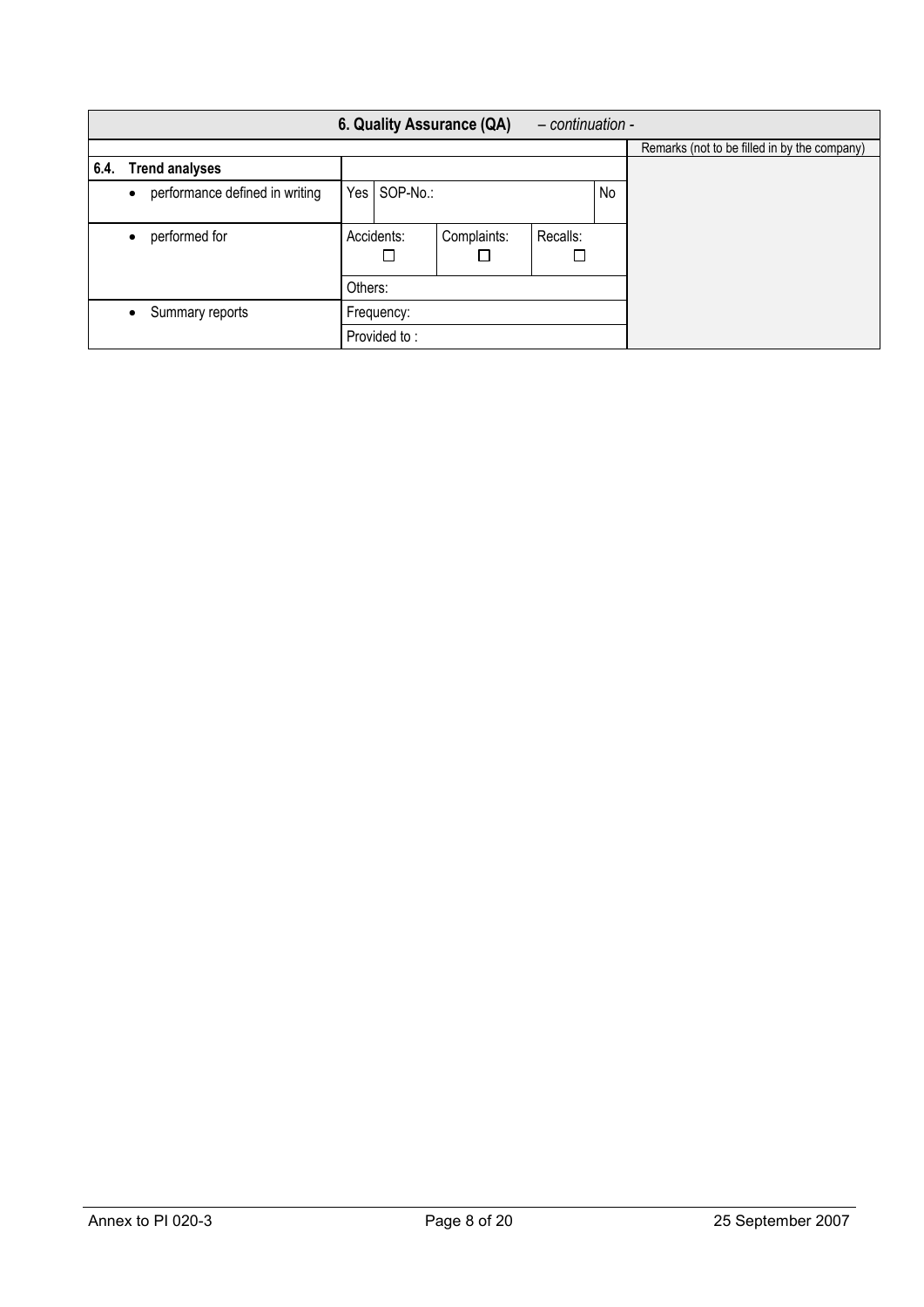|      |                                                                                                  |                    |                         | 7. Personnel                           |  |               |                                              |
|------|--------------------------------------------------------------------------------------------------|--------------------|-------------------------|----------------------------------------|--|---------------|----------------------------------------------|
|      |                                                                                                  |                    |                         |                                        |  |               | Remarks (not to be filled in by the company) |
| 7.1. | Responsible Director / Manager /<br><b>Production Manager</b><br>of the central plasma warehouse | Name:              |                         |                                        |  |               |                                              |
|      | employed as such                                                                                 |                    | Since (month, year):    |                                        |  |               |                                              |
|      | job description                                                                                  |                    | Date of signature:      |                                        |  |               |                                              |
| 7.2. | Number of employees in the                                                                       |                    | Total number:           | Number of staff, employed              |  |               |                                              |
|      | plasma warehouse                                                                                 |                    |                         | Full-time:                             |  | Part-time:    |                                              |
| 7.3. | <b>GMP Training</b>                                                                              |                    |                         | Training of plasma warehouse employees |  |               |                                              |
|      | performed according to a<br>$\bullet$<br>pre-arranged written program                            | Yes<br>$\Box$      | SOP-No.:                |                                        |  | No<br>$\Box$  |                                              |
|      | check of competency after<br>$\bullet$<br>completion of training                                 | Yes<br>□           | SOP-No.:                |                                        |  | No<br>$\Box$  |                                              |
|      |                                                                                                  |                    | Written test:<br>$\Box$ | Performance check:<br>П                |  |               |                                              |
|      | frequency of re-training per year<br>$\bullet$<br>(at least)                                     | Once<br>□          | Other (which?):         |                                        |  |               |                                              |
|      | effectiveness of training<br>$\bullet$<br>periodically assessed                                  | Yes<br>□           | SOP-No.:                |                                        |  | No<br>□       |                                              |
|      |                                                                                                  | Written test:<br>П |                         | Practical test:<br>П                   |  |               |                                              |
|      | requirements for trainers<br>$\bullet$<br>(assessment) defined in writing                        | Yes<br>П           | SOP-No.:                |                                        |  | No<br>$\Box$  |                                              |
|      |                                                                                                  |                    | Written test: $\square$ | Performance check: □                   |  |               |                                              |
| 7.4. | List of initials / signatures                                                                    |                    |                         | Responsible persons in the warehouse   |  |               |                                              |
|      | requirements defined in writing<br>$\bullet$                                                     | Yes<br>$\Box$      | SOP-No.:                |                                        |  | No.<br>$\Box$ |                                              |
|      | updated on defined intervals                                                                     | Yes<br>□           | Interval:               |                                        |  | No<br>□       |                                              |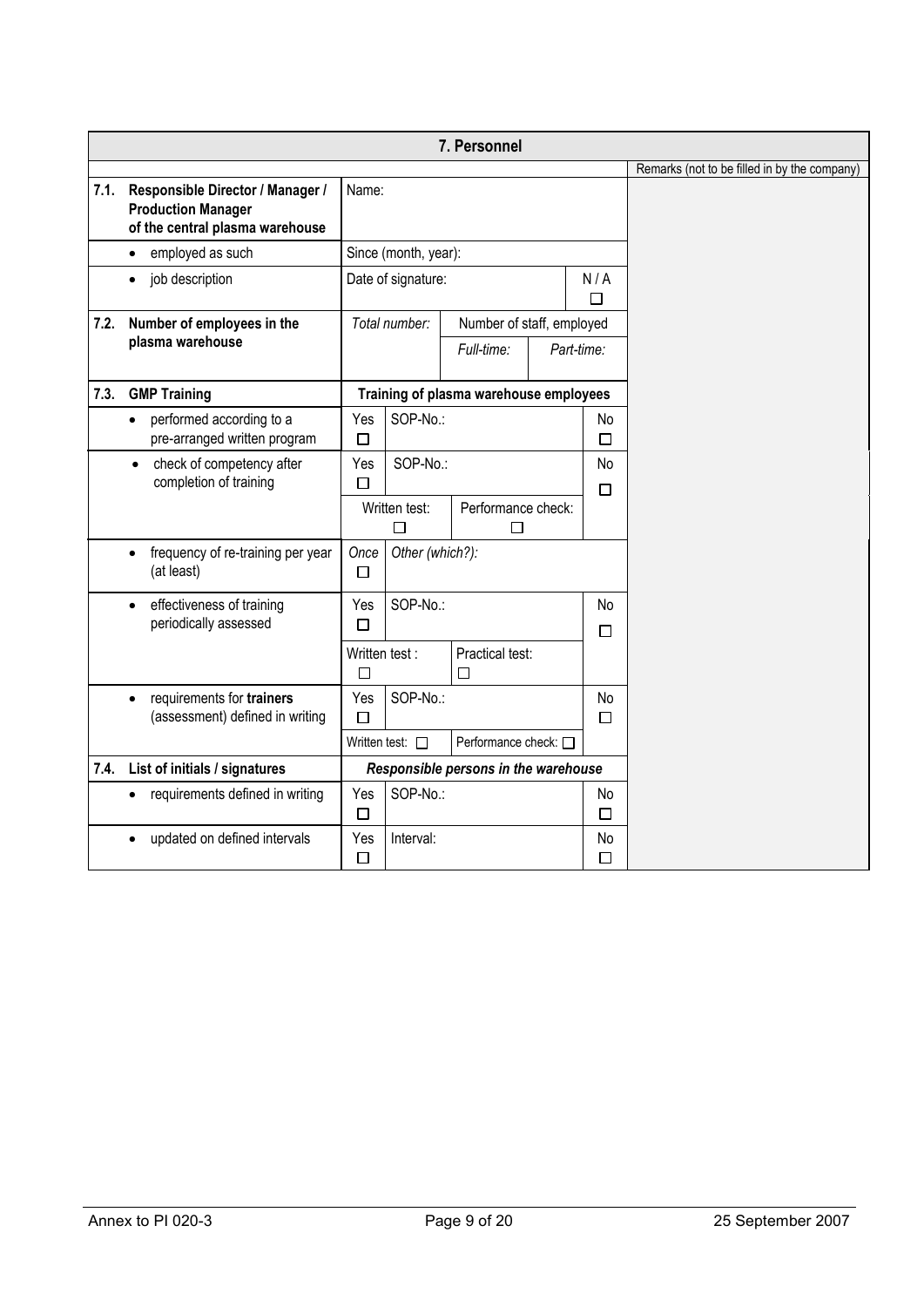|      |                                                                                          |                       |                                      |               |                  |  |                                 |               | Remarks (not to be filled in by the company) |
|------|------------------------------------------------------------------------------------------|-----------------------|--------------------------------------|---------------|------------------|--|---------------------------------|---------------|----------------------------------------------|
| 8.1. | Trucks / trailer                                                                         |                       |                                      |               |                  |  | only if company owned or leased |               |                                              |
|      | Number<br>$\bullet$                                                                      | trucks:               |                                      |               | N/A<br>□         |  | trailer:                        | N/A<br>$\Box$ |                                              |
|      | Qualification of trailer                                                                 | completed             |                                      |               |                  |  | Not completed                   |               |                                              |
|      | installation qualification<br>$\bullet$                                                  | □                     |                                      |               |                  |  |                                 |               |                                              |
|      | operation qualification<br>٠                                                             | $\Box$                |                                      |               |                  |  |                                 |               |                                              |
|      | performance qualification<br>$\bullet$                                                   | $\Box$                |                                      |               |                  |  |                                 |               |                                              |
|      | qualification requirement<br>defined in writing                                          | Yes<br>□              | SOP-No.:                             |               |                  |  |                                 | No<br>□       |                                              |
|      | Procedure defined in case of<br>$\bullet$<br>(critical) equipment change                 | $Yes$ $ $<br>□        | SOP-No.:                             |               |                  |  |                                 | No<br>$\Box$  |                                              |
| 8.2. | Seize of the warehouse facility                                                          |                       | In total:                            |               |                  |  | Freezer / freezing rooms:       |               |                                              |
| 8.3. | Cold room(s) in front of the<br>freezer(s) / freezing rooms<br>available?                |                       | Yes: $\square$                       |               |                  |  | No: $\square$                   |               |                                              |
|      | if yes:<br>temperature defined                                                           | Yes<br>□              |                                      | SOP-No.:      |                  |  |                                 | No<br>□       |                                              |
|      |                                                                                          |                       | Temperature (°C):                    |               |                  |  |                                 |               |                                              |
|      | main activities in the<br>$\bullet$                                                      |                       |                                      | Shipment      |                  |  | Others:                         |               |                                              |
|      | cold room(s)                                                                             |                       | Receiving<br>□                       |               | Preparation<br>П |  |                                 |               |                                              |
| 8.4. | Number of freezer (s),<br>freezing rooms (s)                                             |                       | One<br>$\Box$                        | Two<br>$\Box$ | Three<br>$\Box$  |  | More:                           |               |                                              |
| 8.5. | Storage capacity in the freezer (s)<br>(for frozen material) -approximately              |                       | Litre plasma:                        |               |                  |  | Units of plasma:                |               |                                              |
|      | 8.6. Storage locations in the freezer(s)<br>/ freezing rooms defined or<br>identified by | Fixed<br>pallets<br>□ | Numbers for<br><b>Bins</b><br>□<br>□ |               | Loca-<br>tion    |  | Others:                         |               |                                              |
| 8.7. | Products stored in the freezer (s) /<br>freezing rooms on racks                          | Yes<br>$\Box$         |                                      |               | Level of racks:  |  |                                 | No<br>$\Box$  |                                              |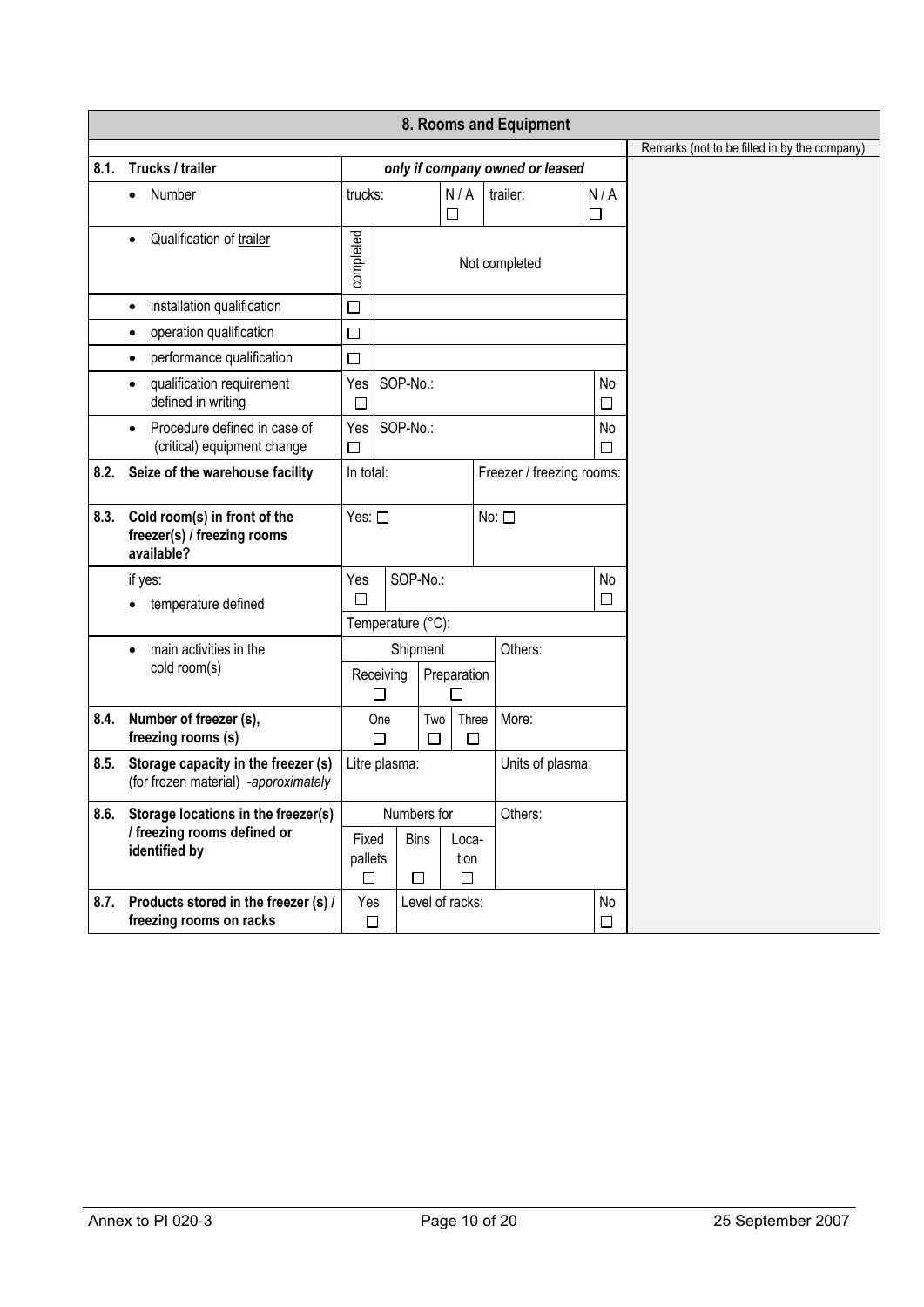|      | 8. Rooms and Equipment                                                                                                     | - continuation -                 |                         |                                                          |                       |                                           |                          |                          |                                              |
|------|----------------------------------------------------------------------------------------------------------------------------|----------------------------------|-------------------------|----------------------------------------------------------|-----------------------|-------------------------------------------|--------------------------|--------------------------|----------------------------------------------|
|      |                                                                                                                            |                                  |                         |                                                          |                       |                                           |                          |                          | Remarks (not to be filled in by the company) |
| 8.8. | Number of compressors for the<br>freezer(s) / freezing rooms                                                               | One:<br>$\Box$                   | Two:<br>$\Box$          |                                                          | more:                 |                                           |                          |                          |                                              |
|      | if more than one compressor:<br>compressors run alternately                                                                | Yes<br>□                         |                         | N/A<br>No<br>Rotation approx. every:<br>$\Box$<br>$\Box$ |                       |                                           |                          |                          |                                              |
| 8.9. | Back up generator available                                                                                                | Yes                              | $\Box$                  | No<br>□                                                  |                       |                                           |                          |                          |                                              |
|      | if yes:<br>frequency of routine<br>maintenance defined in writing                                                          | Yes<br>$\Box$                    |                         | SOP-No.:<br>No                                           |                       |                                           |                          |                          |                                              |
|      | maintenance performed every<br>$\bullet$                                                                                   |                                  |                         |                                                          |                       |                                           |                          |                          |                                              |
|      | maintenance includes<br>always a test run                                                                                  | Yes<br>□                         |                         | Not always: □<br>No <sub>1</sub>                         |                       |                                           |                          |                          |                                              |
|      | 8.10. Outside storage                                                                                                      |                                  |                         |                                                          |                       | documents related to warehouse activities |                          |                          |                                              |
|      | (external location) in use for<br>If yes:                                                                                  | Address:                         | Not in<br>use<br>$\Box$ |                                                          |                       |                                           |                          |                          |                                              |
|      | unchanged since the last<br>$\bullet$<br>inspection                                                                        | Yes<br>$\Box$                    | No, changed since:      |                                                          |                       |                                           |                          |                          |                                              |
|      | location / warehouse defined in<br>$\bullet$<br>writing (kind of warehouse,<br>location address, leased,<br>company owned) | Yes<br>$\Box$                    |                         |                                                          | SOP (or document) No: |                                           |                          | Not<br>defined<br>□      |                                              |
|      | responsibilities defined in writing                                                                                        | Yes<br>$\Box$                    |                         |                                                          | SOP (or document) No: |                                           |                          | Not<br>defined<br>П      |                                              |
|      | requirements (e.g. restricted<br>$\bullet$<br>access, protection against loss)<br>defined in writing                       | Yes<br>$\Box$                    | SOP (or document) No:   |                                                          |                       |                                           |                          | Not<br>defined<br>П      |                                              |
|      | storage time in the<br>$\bullet$                                                                                           |                                  | At least (years)        |                                                          |                       | Other:                                    |                          |                          |                                              |
|      | plasma warehouse                                                                                                           | One $\square$                    |                         |                                                          | $Two \Box$            |                                           |                          |                          |                                              |
|      |                                                                                                                            | Defined in<br>writing: $\square$ | SOP-No.:                |                                                          |                       |                                           | Not<br>defined<br>$\Box$ |                          |                                              |
|      | 8.11. Total storage time for documents                                                                                     |                                  | Defined in SOP No:      |                                                          |                       |                                           |                          | Not<br>defined<br>$\Box$ |                                              |
|      |                                                                                                                            | years                            |                         |                                                          |                       |                                           |                          |                          |                                              |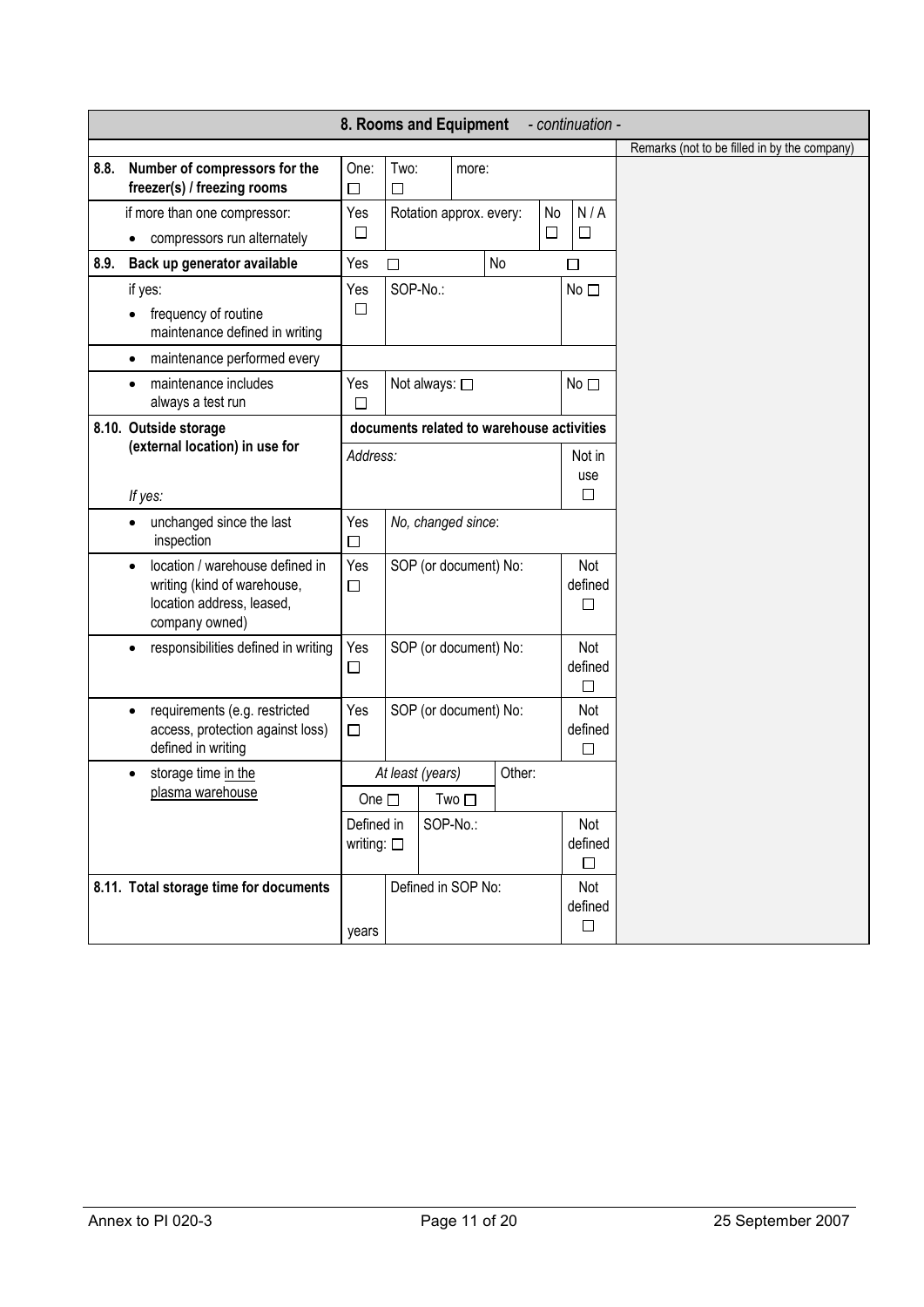|      |                                                           |                                                                                                                                    |                               | 9. Freezer(s)        |                   |                                                 |         |                                              |
|------|-----------------------------------------------------------|------------------------------------------------------------------------------------------------------------------------------------|-------------------------------|----------------------|-------------------|-------------------------------------------------|---------|----------------------------------------------|
|      |                                                           |                                                                                                                                    |                               |                      |                   |                                                 |         | Remarks (not to be filled in by the company) |
|      | 9.1. Freezer temperature defined as                       | at least-<br>20° C: □                                                                                                              | at least -<br>30°C: □         |                      | others (specify): |                                                 |         |                                              |
| 9.2. | Freezer temperature recorders                             | Number:                                                                                                                            |                               |                      |                   |                                                 |         |                                              |
| 9.3. | Frequency of (additional) manual                          | once                                                                                                                               | □                             | other (specify):     |                   |                                                 | N/A     |                                              |
|      | temperature reading (per day)                             | twice<br>$\Box$                                                                                                                    |                               |                      |                   |                                                 | □       |                                              |
|      |                                                           | 3 times<br>П                                                                                                                       |                               |                      |                   |                                                 |         |                                              |
|      | manual reading performed by<br>$\bullet$                  | company own staff only:□<br>external staff: □                                                                                      |                               |                      |                   |                                                 |         |                                              |
|      | maximum acceptable difference<br>$\bullet$                | Yes                                                                                                                                | SOP-No.:                      |                      |                   |                                                 | No      |                                              |
|      | of manual temperature reading<br>to automatic temperature | $\Box$                                                                                                                             |                               |                      |                   |                                                 | $\Box$  |                                              |
|      | recording defined                                         | Maximum temperature difference (°C):                                                                                               |                               |                      |                   |                                                 |         |                                              |
| 9.4. | Alarm device                                              |                                                                                                                                    |                               |                      |                   |                                                 |         |                                              |
|      | Alarm start / Alarm set defined<br>$\bullet$              | SOP-No.:<br>Yes<br>□                                                                                                               |                               |                      |                   |                                                 | No<br>П |                                              |
|      |                                                           | Temperature (C):                                                                                                                   |                               | $(C)$ :              |                   | Difference to minimum<br>temperature defined as |         |                                              |
| 9.5. | Alarm checks:                                             |                                                                                                                                    |                               |                      |                   |                                                 |         |                                              |
|      | procedure defined in writing<br>$\bullet$                 | Yes<br>П                                                                                                                           | SOP-No.:                      |                      |                   |                                                 | No<br>П |                                              |
|      | procedure includes at least<br>$\bullet$                  | Max. acceptable<br>Temperature causing<br>the alarm (from the<br>response time of the<br>alarm company : $\square$<br>probe):<br>□ |                               |                      |                   |                                                 |         |                                              |
|      | Frequency of performance<br>$\bullet$                     | Monthly: $\square$<br>Every 2<br>months: $\square$                                                                                 |                               |                      |                   | Every 3<br>months: $\square$                    |         |                                              |
|      |                                                           | other (specify):                                                                                                                   |                               |                      |                   |                                                 |         |                                              |
|      | Checks performed                                          |                                                                                                                                    | additionally to "real" alarms | (caused by accident) |                   |                                                 |         |                                              |
|      |                                                           | Yes                                                                                                                                | $\Box$                        |                      | No                | $\Box$                                          |         |                                              |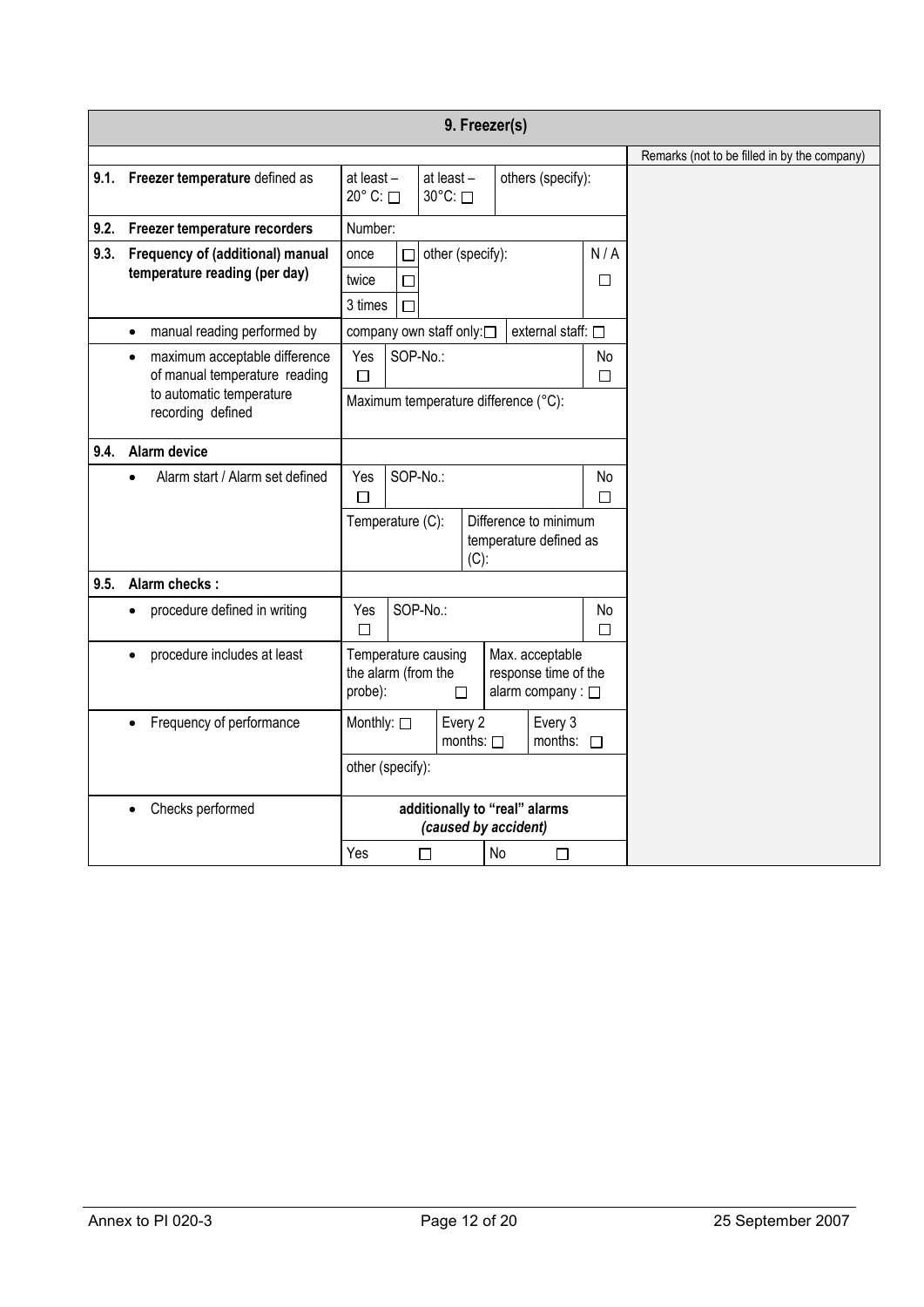|      |                                            |                                                | 9. Freezer(s)       |  | - continuation - |                          |                                              |
|------|--------------------------------------------|------------------------------------------------|---------------------|--|------------------|--------------------------|----------------------------------------------|
|      |                                            |                                                |                     |  |                  |                          | Remarks (not to be filled in by the company) |
| 9.6. | Validation of freezer(s) completed         | Yes                                            | Date of completion: |  | Not performed /  |                          |                                              |
|      |                                            | $\Box$                                         |                     |  | not completed    |                          |                                              |
|      |                                            |                                                |                     |  | $\Box$           |                          |                                              |
|      | 9.7. Freezer failures                      |                                                |                     |  |                  |                          |                                              |
|      | Procedure of handling freezer<br>$\bullet$ | Yes                                            | SOP-No.:            |  |                  | No                       |                                              |
|      | failures defined in writing                | $\Box$                                         |                     |  |                  | $\overline{\phantom{a}}$ |                                              |
| 9.8. | Number of freezer failures                 | Current year (till<br>preparation of the SMF): |                     |  | Previous year    |                          |                                              |
|      | causing use of dry ice                     |                                                |                     |  |                  |                          |                                              |
|      | causing plasma reclassification            |                                                |                     |  |                  |                          |                                              |
|      | other freezer failures                     |                                                |                     |  |                  |                          |                                              |

|                                                                 | 10. Hygiene program (sanitation)          |            |                            |         |               |                                              |  |  |  |  |  |
|-----------------------------------------------------------------|-------------------------------------------|------------|----------------------------|---------|---------------|----------------------------------------------|--|--|--|--|--|
|                                                                 |                                           |            |                            |         |               | Remarks (not to be filled in by the company) |  |  |  |  |  |
| 10.1. External janitorial company                               | same company used since:<br>(month, year) |            |                            |         | N/A<br>$\Box$ |                                              |  |  |  |  |  |
|                                                                 | Contract available:                       |            | Not available:             |         | □             |                                              |  |  |  |  |  |
| 10.2. Sanitation program<br>(written procedure) available       | SOP-No.:<br>Yes<br>$\Box$                 |            |                            |         |               |                                              |  |  |  |  |  |
| 10.3. Documentation available about<br>cleaning / sanitation of | Storaging areas /<br>rooms: $\Box$        |            | Equipment:                 | Others: | □             |                                              |  |  |  |  |  |
| performed by<br>$\bullet$                                       | Janitorial staff:                         | П          | Warehouse staff:           |         | П             |                                              |  |  |  |  |  |
| 10.4. Pest control                                              |                                           |            |                            |         |               |                                              |  |  |  |  |  |
| Written procedure available<br>$\bullet$                        | SOP-No.:<br>Yes<br>I.                     |            |                            |         | No<br>П       |                                              |  |  |  |  |  |
| Frequency (routinely)<br>$\bullet$                              | Once per<br>month:<br>$\Box$              |            | Other frequency (specify): |         |               |                                              |  |  |  |  |  |
| Documentation available,<br>$\bullet$<br>showing at least       | Date of<br>$\Box$<br>performance          | Areas<br>П | Measures<br>П              |         | No<br>□       |                                              |  |  |  |  |  |
| Contract with the external<br>$\bullet$<br>company              | Available:                                | П          | Not available:             |         | П             |                                              |  |  |  |  |  |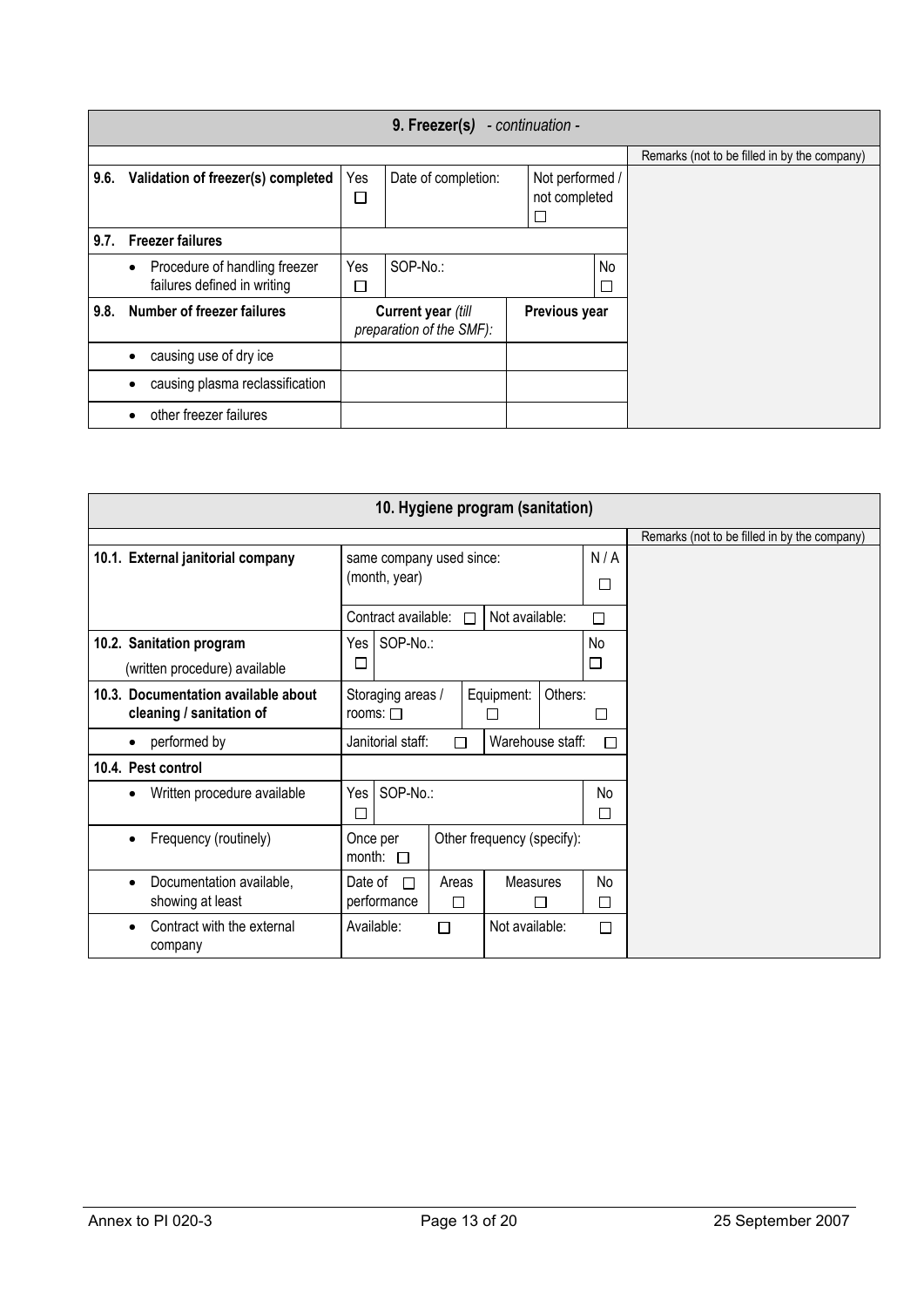| 11. Receiving of plasma (and plasma products)                                                               |                                              |                                   |                             |  |                                              |         |                                              |  |  |  |
|-------------------------------------------------------------------------------------------------------------|----------------------------------------------|-----------------------------------|-----------------------------|--|----------------------------------------------|---------|----------------------------------------------|--|--|--|
|                                                                                                             |                                              |                                   |                             |  |                                              |         | Remarks (not to be filled in by the company) |  |  |  |
| 11.1. Plasma receiving / arrival                                                                            | Day                                          |                                   | Time (approximately)        |  |                                              | N/A     |                                              |  |  |  |
|                                                                                                             | Mo                                           |                                   |                             |  |                                              | $\Box$  |                                              |  |  |  |
|                                                                                                             | Tu                                           |                                   |                             |  |                                              | $\Box$  |                                              |  |  |  |
|                                                                                                             | We                                           |                                   |                             |  |                                              | $\Box$  |                                              |  |  |  |
|                                                                                                             | Th                                           |                                   |                             |  |                                              | П       |                                              |  |  |  |
|                                                                                                             | Fr                                           |                                   |                             |  |                                              | П       |                                              |  |  |  |
|                                                                                                             | Sa                                           |                                   |                             |  |                                              | П       |                                              |  |  |  |
|                                                                                                             | Su                                           |                                   |                             |  |                                              | $\Box$  |                                              |  |  |  |
| 11.2. Volume per day (approx.):                                                                             | Cartons:                                     |                                   |                             |  | Litre plasma:                                |         |                                              |  |  |  |
| 11.3. Responsibility for the shipment<br>to the plasma warehouse by                                         |                                              |                                   | Plasma deliverer:<br>$\Box$ |  | Warehouse itself: □                          |         |                                              |  |  |  |
|                                                                                                             | Carriers of plasma: □                        |                                   |                             |  | Others:<br>П                                 |         |                                              |  |  |  |
|                                                                                                             |                                              |                                   | Defined in writing:         |  | Not defined:<br>П                            |         |                                              |  |  |  |
| 11.4. Temperature during shipment                                                                           |                                              |                                   |                             |  |                                              |         |                                              |  |  |  |
| continuously recorded according<br>$\bullet$<br>to a written procedure?                                     | Yes<br>$\Box$                                |                                   | SOP-No.:                    |  |                                              | No<br>П |                                              |  |  |  |
| temperature defined in a written<br>$\bullet$<br>procedure?                                                 | Yes<br>$\Box$                                |                                   | SOP-No.:                    |  |                                              | No<br>П |                                              |  |  |  |
| temperature defined as                                                                                      | At<br>least -20°<br>$C: \Box$                | At least<br>$-05^\circ$ C: $\Box$ |                             |  | others (specify):                            |         |                                              |  |  |  |
| information to the customer if<br>$\bullet$<br>the temperature (-20°C or<br>colder) is inadvertently        | Routinely given to the<br>customer $\square$ |                                   |                             |  | Not / not always<br>given to the<br>customer | □       |                                              |  |  |  |
| exceeded for only one event and<br>for not longer than 72 hours and<br>the temperature was at<br>least -5°C |                                              |                                   | Procedure defined in SOP-   |  | Not defined $\square$                        |         |                                              |  |  |  |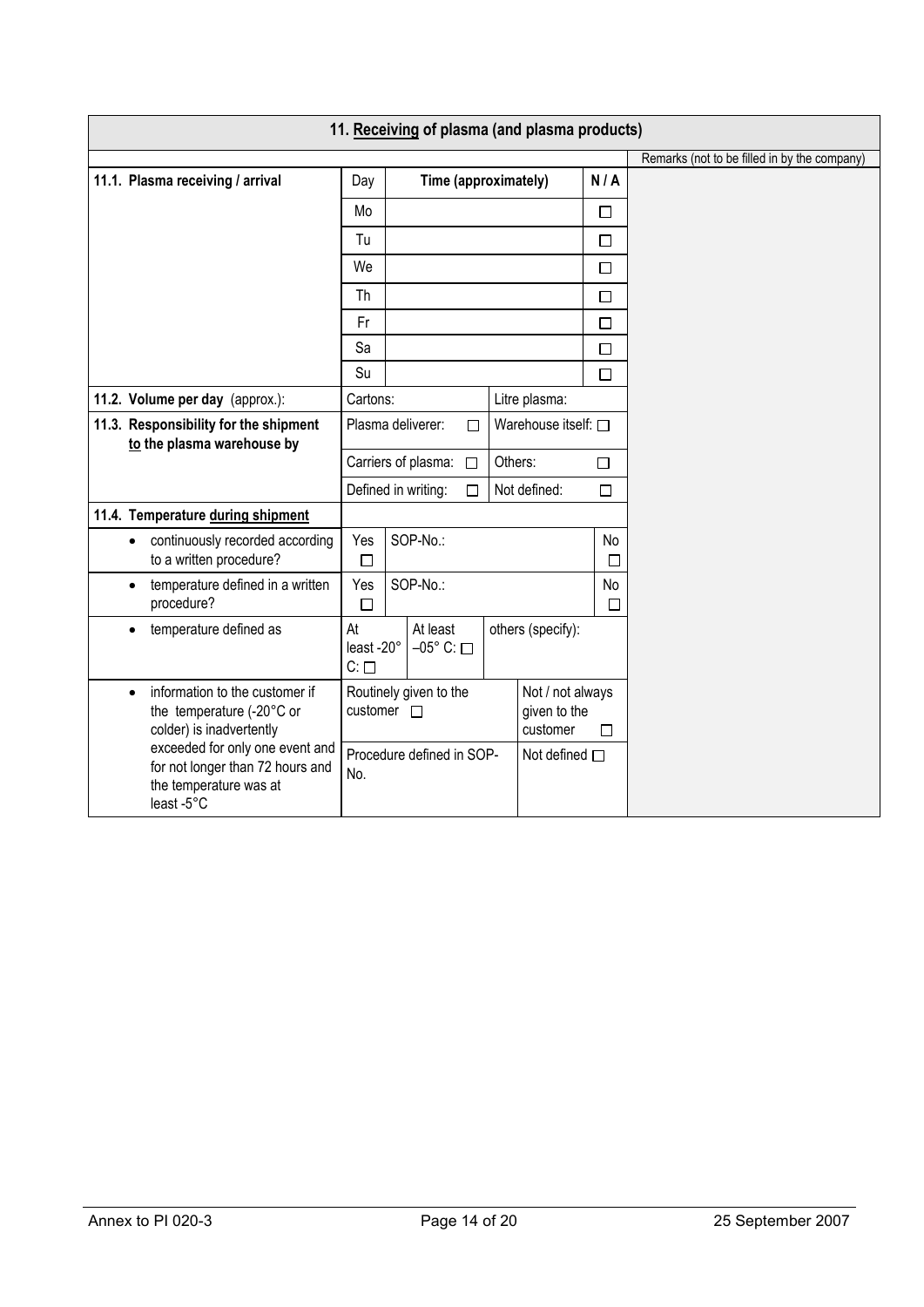|                                                                                 |                                                                     |                             | 11. Receiving of plasma (and plasma products) $-$ continuation - |                 |                 |                                              |
|---------------------------------------------------------------------------------|---------------------------------------------------------------------|-----------------------------|------------------------------------------------------------------|-----------------|-----------------|----------------------------------------------|
|                                                                                 |                                                                     |                             |                                                                  |                 |                 | Remarks (not to be filled in by the company) |
| 11.5. Temperature check on the truck<br>trailer after arrival                   |                                                                     |                             |                                                                  |                 |                 |                                              |
| written procedure available?<br>$\bullet$                                       | Yes<br>$\Box$                                                       | SOP-No.:                    |                                                                  |                 |                 |                                              |
| temperature checks<br>$\bullet$                                                 |                                                                     |                             | Regularly performed on each arrival: $\Box$                      |                 |                 |                                              |
| 11.6. Other checks after arrival                                                |                                                                     |                             |                                                                  |                 |                 |                                              |
| defined in writing<br>$\bullet$                                                 | Yes<br>$\Box$                                                       | SOP-No.:                    |                                                                  |                 | No<br>П         |                                              |
| checks include<br>$\bullet$                                                     | Others: $\square$<br>Damage: $\square$<br>Ice on<br>cartons: $\Box$ |                             |                                                                  |                 | N/A<br>□        |                                              |
| documentation<br>$\bullet$                                                      |                                                                     | Available:□                 |                                                                  | No <sub>1</sub> |                 |                                              |
| 11.7. Procedure if any of the required<br>checks (after product arrival) failed |                                                                     |                             |                                                                  |                 |                 |                                              |
| defined in writing<br>$\bullet$                                                 | Yes<br>□                                                            | SOP-No.:                    |                                                                  |                 | No <sub>1</sub> |                                              |
| 11.8. Procedure for taking in inventory                                         |                                                                     |                             |                                                                  |                 |                 |                                              |
| defined in writing<br>$\bullet$                                                 | Yes<br>□                                                            | SOP-No.:                    |                                                                  |                 | No <sub>1</sub> |                                              |
| includes scanning of<br>$\bullet$                                               |                                                                     | Each carton:                | $\Box$                                                           |                 | No <sub>1</sub> |                                              |
|                                                                                 |                                                                     | Each plasma unit: $\square$ |                                                                  |                 | No $\Box$       |                                              |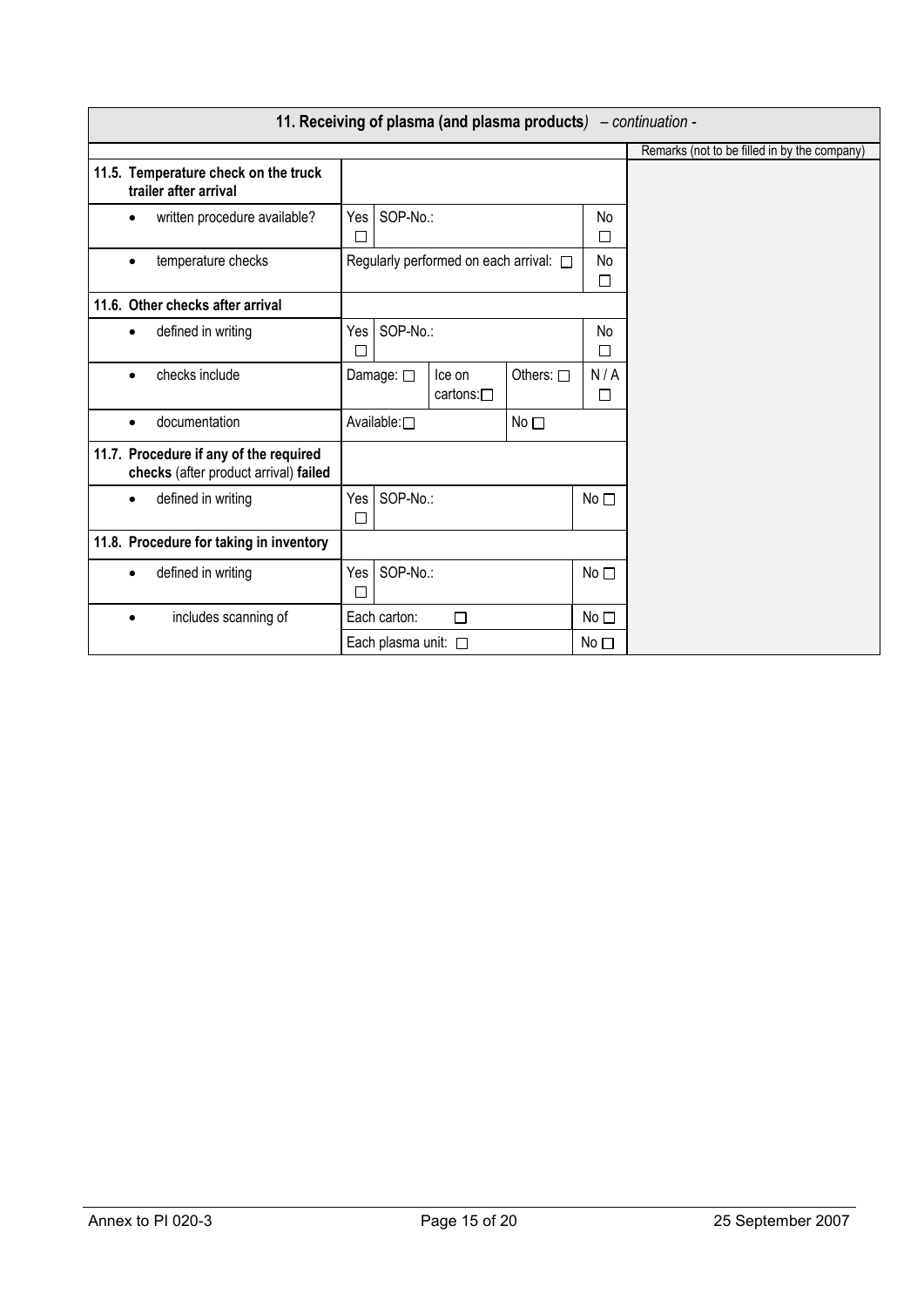|                                                                                | 12. Storage of plasma                           |                              |                                                    |              |                                              |  |  |  |  |  |
|--------------------------------------------------------------------------------|-------------------------------------------------|------------------------------|----------------------------------------------------|--------------|----------------------------------------------|--|--|--|--|--|
|                                                                                |                                                 |                              |                                                    |              | Remarks (not to be filled in by the company) |  |  |  |  |  |
| 12.1. Storage procedure<br>defined in writing<br>$\bullet$                     | Yes<br>П                                        | SOP-No.:                     |                                                    | No<br>□      |                                              |  |  |  |  |  |
| 12.2. Cartons placed on pallets                                                | Yes<br>П                                        | but not in every case:       | П                                                  | No.<br>П     |                                              |  |  |  |  |  |
| 12.3. Plastic pallets only (at least for<br>storage purposes in the warehouse) | Yes<br>□                                        | but not in every case:       | П                                                  | No<br>$\Box$ |                                              |  |  |  |  |  |
| 12.4. Wooden pallets in use for plasma /<br>intermediates from plasma          | Yes<br>П                                        | for shipment<br>only:<br>П   | On arrival<br>(e.g. from third<br>parties): $\Box$ | No<br>□      |                                              |  |  |  |  |  |
| 12.5. Pallets stored on racks                                                  | Yes                                             |                              | Number of                                          |              |                                              |  |  |  |  |  |
|                                                                                | / pallet places in the warehouse<br>□<br>Racks: |                              | Pallet places:                                     | □            |                                              |  |  |  |  |  |
| 12.6. Pallets with barcodes                                                    | Yes<br>□                                        | Not in every case: $\square$ |                                                    | No<br>$\Box$ |                                              |  |  |  |  |  |
| 12.7. Each pallet is stretch-wrapped?                                          | Yes<br>□                                        | Not in every case: $\square$ |                                                    | No<br>□      |                                              |  |  |  |  |  |
| 12.8. Storage time in the warehouse<br>(on average) for                        | Plasma:                                         |                              | Intermediates:                                     |              |                                              |  |  |  |  |  |

|  | 13. Preparation and shipment of plasma / intermediates from plasma                                      |                                                     |                                                                                    |                                              |  |  |  |  |  |  |  |  |
|--|---------------------------------------------------------------------------------------------------------|-----------------------------------------------------|------------------------------------------------------------------------------------|----------------------------------------------|--|--|--|--|--|--|--|--|
|  |                                                                                                         |                                                     |                                                                                    | Remarks (not to be filled in by the company) |  |  |  |  |  |  |  |  |
|  | 13.1. Responsibility for the shipment<br>from the plasma warehouse to the                               | the deliverer of plasma<br>for storaging:<br>$\Box$ | the warehouse:<br>$\Box$                                                           |                                              |  |  |  |  |  |  |  |  |
|  | customer by                                                                                             | the consignee<br>overseas:                          | other third parties: $\square$                                                     |                                              |  |  |  |  |  |  |  |  |
|  | 13.2. Customers (names and                                                                              |                                                     | See attachment $\Box$                                                              |                                              |  |  |  |  |  |  |  |  |
|  | addresses)<br>(routine shipment of plasma /<br>plasma products to other locations /<br>other companies) |                                                     | (please add attachment and<br>assign the customer<br>to the material to be stored) |                                              |  |  |  |  |  |  |  |  |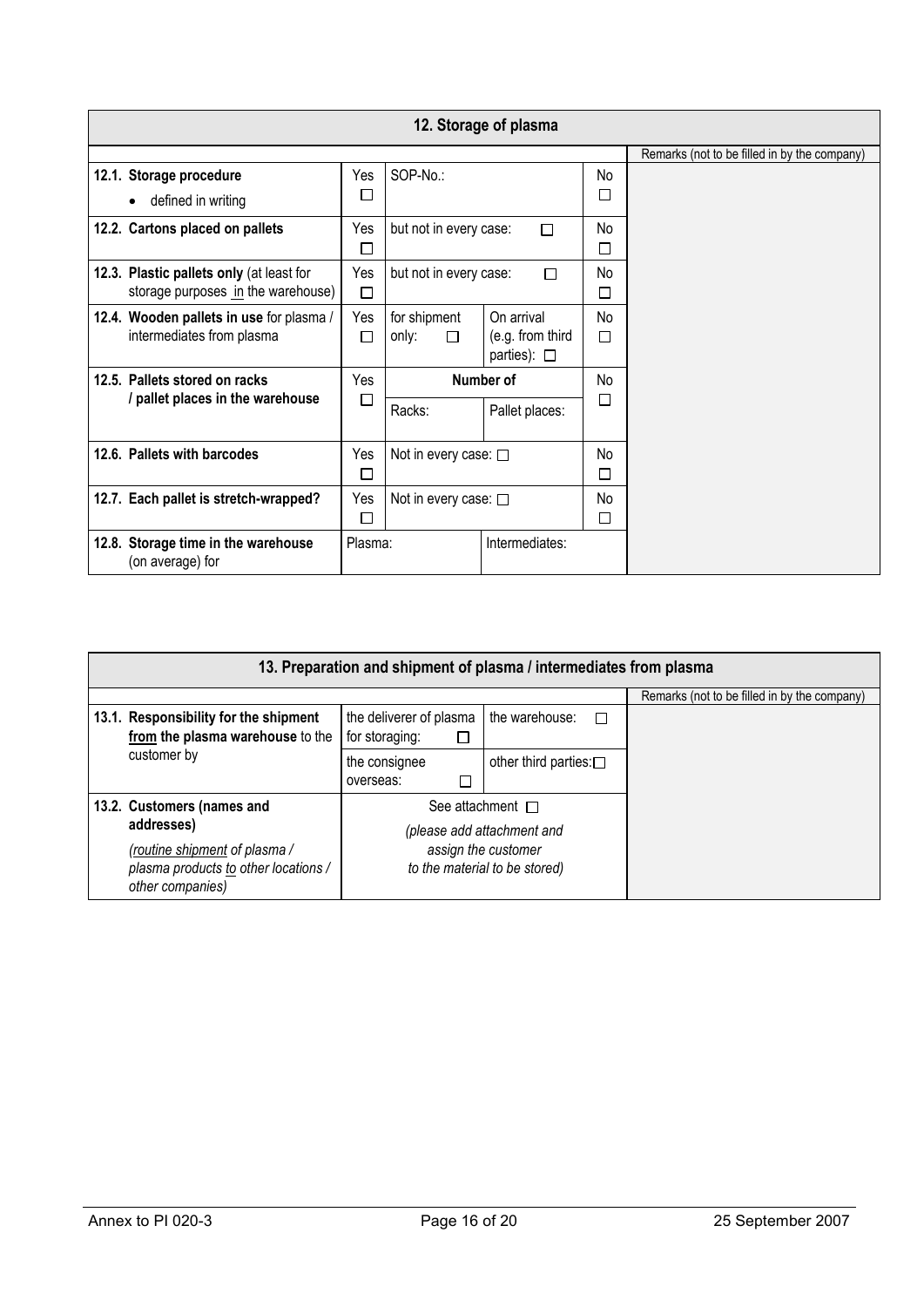|                                             | 13. Preparation and shipment of plasma / intermediates from plasma |                                                | - continuation -                             |
|---------------------------------------------|--------------------------------------------------------------------|------------------------------------------------|----------------------------------------------|
|                                             |                                                                    |                                                | Remarks (not to be filled in by the company) |
| 13.3. Shipment of plasma /<br>intermediates |                                                                    | Plasma / intermediates from the own<br>company |                                              |
| as released products<br>$\bullet$           | Yes $\square$<br>No <sub>1</sub>                                   | N/A<br>Not only: □                             |                                              |
| with unchanged status<br>$\bullet$          |                                                                    | Plasma / intermediates from third parties      |                                              |
|                                             | Yes $\Box$<br>No <sub>1</sub>                                      | Not only: $\square$<br>$N/A$ $\Box$            |                                              |
| 13.4. Preparation of shipment               |                                                                    | Plasma / intermediates from plasma             |                                              |
| procedure defined in writing<br>$\bullet$   | SOP-No.:<br>Yes<br>□                                               | No<br>$\Box$                                   |                                              |
| scanning of<br>$\bullet$                    | Each pallet:<br>$\Box$                                             | No<br>□                                        |                                              |
|                                             | Each carton:<br>$\Box$                                             | No<br>$\Box$                                   |                                              |
|                                             | Each plasma unit:<br>П                                             | No<br>□                                        |                                              |
| cartons                                     | Unpacked and again<br>packed:<br>□                                 | Not unpacked: □                                |                                              |
| if cartons are unpacked:<br>$\bullet$       | Each plasma unit is<br>scanned<br>П                                | plasma units are not<br>scanned:<br>П          |                                              |
| 13.5. Shipment                              |                                                                    | Plasma / intermediates from plasma             |                                              |
| procedure defined in writing                | SOP-No.:<br>Yes<br>□                                               | No <sub>1</sub>                                |                                              |
| 13.6. Shipment temperature                  |                                                                    |                                                |                                              |
| in overseas containers<br>$\bullet$         | SOP-No.:<br>Yes $\square$                                          | No <sub>1</sub>                                |                                              |
| defined in writing                          | Temperature at<br>least -20°C : □                                  | others (specify):                              |                                              |
| in containers for air lines<br>$\bullet$    | SOP-No.:<br>Yes $\square$                                          | No <sub>1</sub>                                |                                              |
| defined in writing                          | Temperature at<br>least -20°C : □                                  | others (specify):                              |                                              |
| controlled during shipment<br>$\bullet$     | Kind of control:<br>Yes $\square$                                  | No <sub>1</sub>                                |                                              |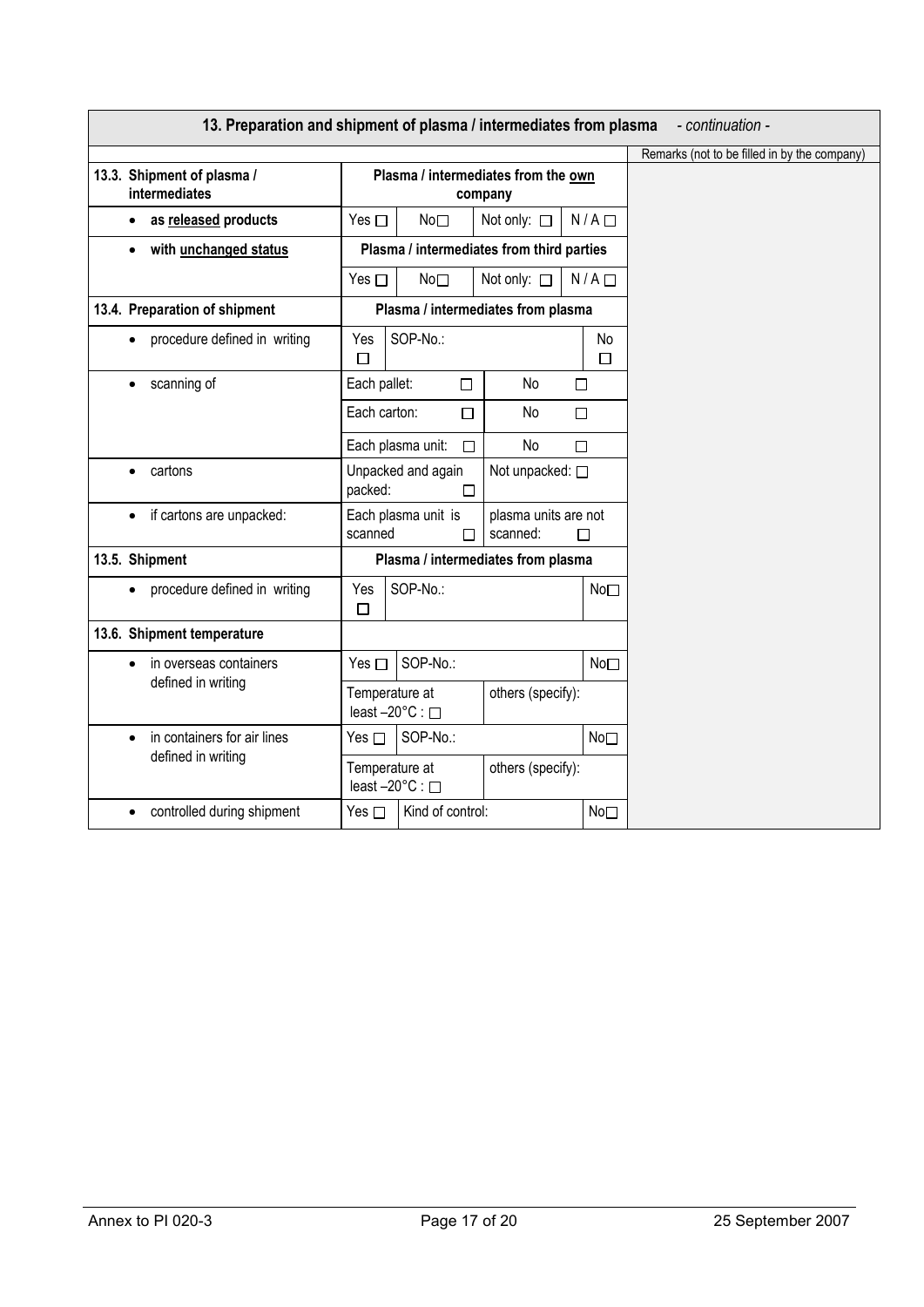| 14. Sorting out of Look back units (if applicable)                                                |               |                            |                 |         |                                              |  |  |  |  |
|---------------------------------------------------------------------------------------------------|---------------|----------------------------|-----------------|---------|----------------------------------------------|--|--|--|--|
|                                                                                                   |               |                            |                 |         | Remarks (not to be filled in by the company) |  |  |  |  |
| 14.1. Companies, for which Look back<br>units are sorted out:                                     |               |                            |                 |         |                                              |  |  |  |  |
| own company only<br>$\bullet$                                                                     |               | Yes $\square$              | No <sub>1</sub> |         |                                              |  |  |  |  |
| other companies<br>$\bullet$<br>(specify)                                                         | 1.            |                            |                 |         |                                              |  |  |  |  |
|                                                                                                   | 2.            |                            |                 |         |                                              |  |  |  |  |
|                                                                                                   | 3.            |                            |                 |         |                                              |  |  |  |  |
|                                                                                                   | 4.            |                            |                 |         |                                              |  |  |  |  |
|                                                                                                   | 5.            |                            |                 |         |                                              |  |  |  |  |
|                                                                                                   | 6.            |                            |                 |         |                                              |  |  |  |  |
| 14.2. Procedure                                                                                   |               |                            |                 |         |                                              |  |  |  |  |
| defined in writing<br>$\bullet$                                                                   | Yes<br>$\Box$ | SOP-No.:                   |                 | No<br>□ |                                              |  |  |  |  |
| Look back units scanned by<br>$\bullet$<br>barcode                                                |               | Yes $\square$              | No <sub>1</sub> |         |                                              |  |  |  |  |
| double check during sorting out<br>$\bullet$                                                      |               | Yes $\square$              | $No \square$    |         |                                              |  |  |  |  |
| re-labelling after sorting out<br>$\bullet$                                                       |               | Yes $\square$              | No $\square$    |         |                                              |  |  |  |  |
| storage of Look back units under<br>$\bullet$<br>lock and key (until destruction or<br>shipment)? |               | Yes $\square$              | No $\square$    |         |                                              |  |  |  |  |
| 14.3. Documentation available about                                                               |               |                            |                 |         |                                              |  |  |  |  |
| destruction<br>$\bullet$                                                                          |               | Yes $\Box$<br>No $\square$ |                 |         |                                              |  |  |  |  |
| shipment (if applicable)<br>$\bullet$                                                             |               | Yes $\Box$                 | No $\square$    |         |                                              |  |  |  |  |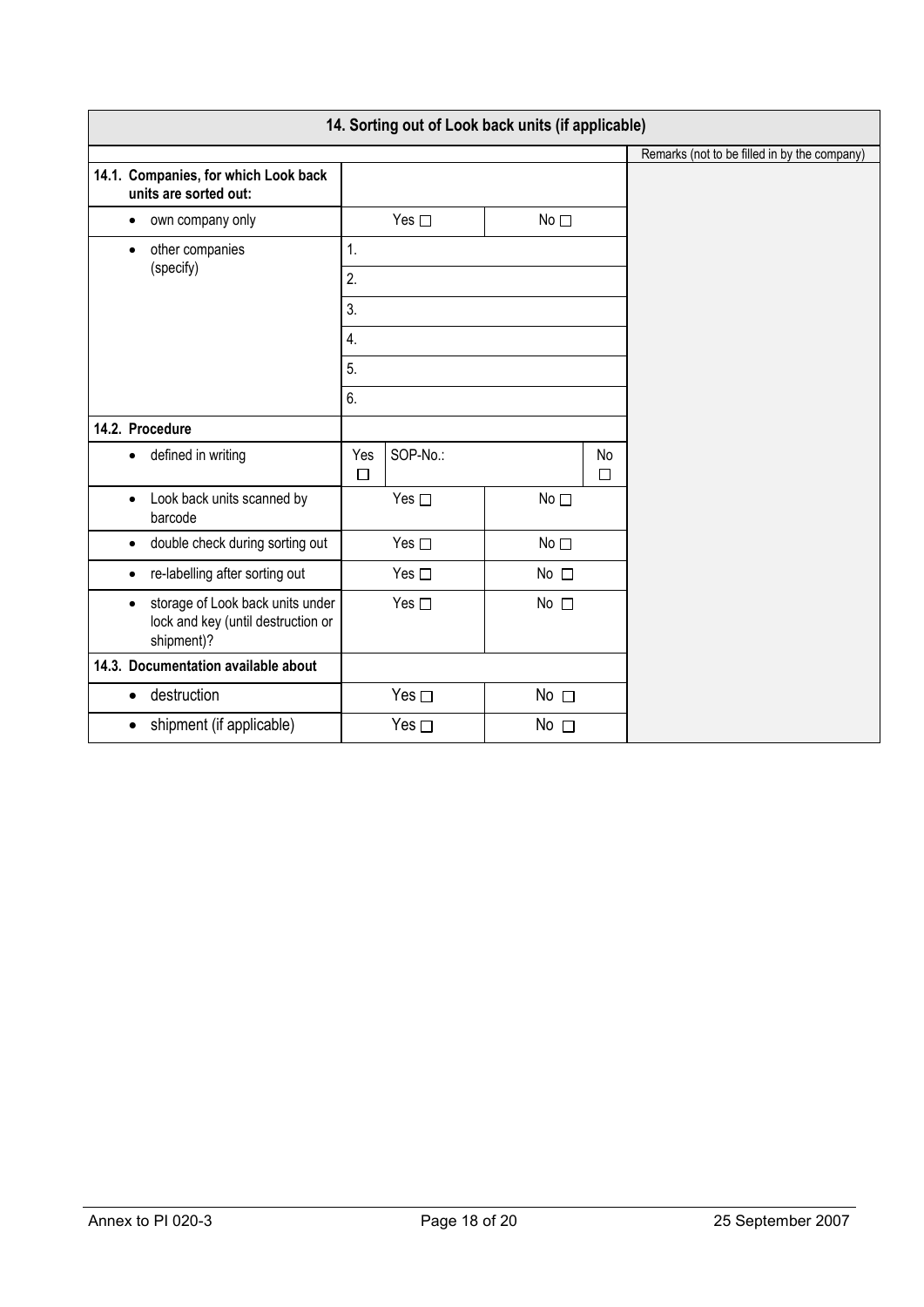| 15. General documentation |                                                                                             |                                                                  |   |         |            |              |   |                                              |
|---------------------------|---------------------------------------------------------------------------------------------|------------------------------------------------------------------|---|---------|------------|--------------|---|----------------------------------------------|
|                           |                                                                                             |                                                                  |   |         |            |              |   | Remarks (not to be filled in by the company) |
|                           | 15.1. Documentation system<br>defined in writing                                            | SOP-No.:<br>Yes<br>No<br>□<br>П                                  |   |         |            |              |   |                                              |
|                           | 15.2. Documentation                                                                         | Fully automatically: $\square$<br>Partly / not<br>automatically: |   |         |            | $\Box$       |   |                                              |
|                           | 15.3. Changes of entries into the<br>computer system (if applicable)<br>traceable as to the | Date:<br>П                                                       |   |         | Time:<br>П | Person:<br>□ |   |                                              |
|                           | 15.4. Storage of documents                                                                  | as hard copies $\Box$<br>by electronic measures $\square$        |   |         |            |              |   |                                              |
|                           |                                                                                             | Minimum storage time (years) -at least-                          |   |         |            |              |   |                                              |
|                           |                                                                                             | SOP-No.:<br>Defined<br>Not<br>defined<br>П<br>П                  |   |         |            |              |   |                                              |
|                           | 15.5. Protection of data                                                                    |                                                                  |   |         |            |              |   |                                              |
| $\bullet$                 | regular back up                                                                             | By other measures (specify):<br>By tape: $\Box$                  |   |         |            |              |   |                                              |
| $\bullet$                 | frequency of back up                                                                        | Daily:                                                           | □ | Weekly: | П          | Other:       | П |                                              |